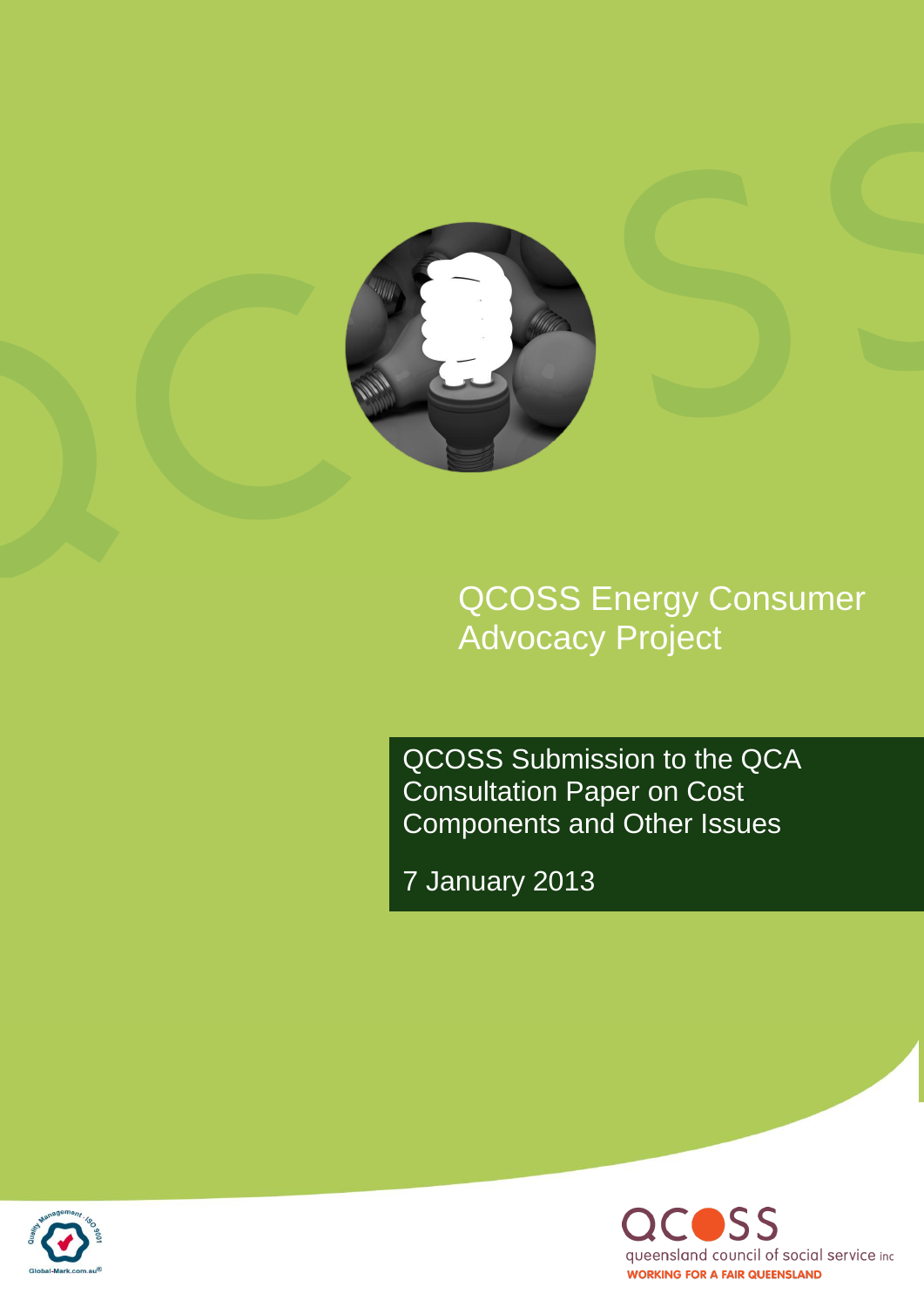# **About QCOSS**

The Queensland Council of Social Service (QCOSS) is Queensland's peak representative body for the community services industry. QCOSS represents approximately 600 member organisations working across Queensland in a broad range of portfolios. We support organisations and work to address the causes of poverty and disadvantage. A key part of this role is our engagement with the State Government to secure the best outcomes for QCOSS members and support the needs of vulnerable Queenslanders.

QCOSS is funded by the Department of Energy and Water Supply and Department of Justice and the Attorney-General for an energy consumer advocacy project in Queensland. The purpose of this project is to advocate on behalf of Queensland consumers and particularly vulnerable and low income households in relation to energy and pricing. This work is supported by an advisory group involving other key consumer groups in Queensland.

# **About this Submission**

The Queensland Council of Social Service (QCOSS) welcomes the opportunity to comment on the QCA Consultation Paper on Cost Components and Other Issues. QCOSS has actively participated in all stages of the QCA pricing and tariff review process as the outcomes are of great significance to Queensland consumers, particularly in view of the recent rising energy costs experienced by households and the scope of tariff reform expected from 2013-14.

QCOSS has engaged Etrog Consulting Pty Ltd to provide advice to QCOSS on the Queensland Competition Authority (QCA) Consultation Paper on Cost Components and Other Issues with a focus on the matters that impact on residential consumers in Queensland. The report from Etrog Consulting that follows was prepared in consultation with and on behalf of QCOSS and should be taken as the QCOSS response to the QCA Consultation Paper on Cost Components and Other Issues.

This consultancy was funded by the Consumer Advocacy Panel (www.advocacypanel.com.au) as part of its grants process for consumer advocacy projects and research projects for the benefit of consumers of electricity and natural gas. The views expressed in this document do not necessarily reflect the views of the Consumer Advocacy Panel or the Australian Energy Market Commission.

# **Preliminary Comments**

It is critically important that electricity price increases are both fully justifiable and minimised to the greatest extent possible, while maintaining a viable, sustainable, efficient and competitive electricity industry. The methodology used to determine the regulated price must therefore be defensible and based on the most accurate data available. Our views as to the appropriateness of the QCA's assessment of retail and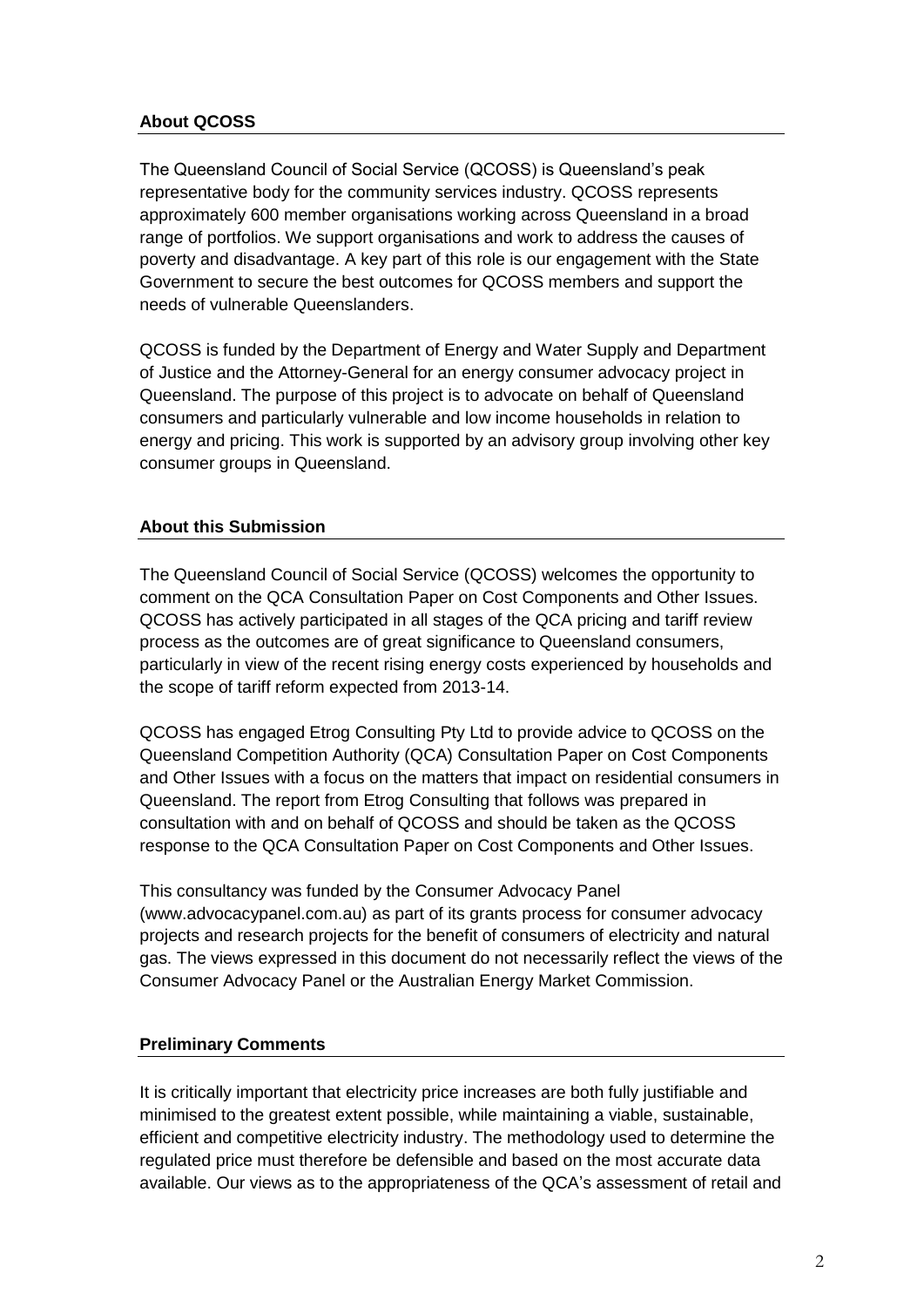energy costs are outlined in the attached submission prepared by Etrog Consulting on our behalf. While there are many points on which we note our support for the QCA approach, the submission raises a number of issues including:

- the importance of modelling the effect that changes to regulated retail electricity tariffs and prices will have on consumers;
- $\bullet$ the setting of network tariffs that comprise the N cost component;
- the importance of considering the costs and benefits of different options to allow for time of use signals in wholesale energy costs;
- the need for wholesale energy cost calculations to reflect market and  $\bullet$ legislative realities, including the impact of the carbon price;
- $\bullet$ the inclusion and allowance for Customer Acquisition and Retention Costs;
- the allowance for the retail margin;  $\bullet$
- the calculation of the Small-scale Renewable Energy Scheme costs; and
- the inclusion and allowance for headroom.  $\bullet$

The manner in which costs are allocated and recovered across the customer base through tariff design is also of great importance to consumers, because tariff design can benefit some groups of consumers while others are significantly disadvantaged. Our submission therefore also comments on the impact on some customer segments that will result from the revised tariff arrangements, in particular as a result of the expected increase in the fixed charge component. It is our strong view that there should be a public and full examination of the customer impacts of the proposed changes before and during a transition period. We believe the QCA should take into account the directions provided in the Minister for Energy and Water Supply's covering letter to the Delegation which would require the QCA to consider the impacts of price increases on struggling Queensland households and businesses when determining regulated retail electricity prices for the next three years.

Tariff reform will affect households with different energy consumption patterns differently. In particular, customers at the extremes of low and high consumption could be significantly worse off. Assistance in the form of concessions and support for energy efficiency will be required where those affected customers are vulnerable or disadvantaged. While we understand that concessions and other assistance are matters for the Queensland government we would suggest that it is the remit of the QCA, given the instructions in the covering letter to the Ministerial Delegation, to take account of the price impacts on various customer segments in making its determination. We intend to provide input to the government separately on these issues through the public consultation currently underway to develop a 30 Year Energy Plan for Queensland.

Further detail in relation to all these matters and additional points follows in the attached submission. We look forward to continuing to represent the interests of Queensland consumers in energy related matters. For further information or to clarify any aspect of this submission, please contact Carly Allen, Team Leader Low Income Consumer Advocacy on 07 3004 6909 or email [carlya@qcoss.org.au.](mailto:carlya@qcoss.org.au)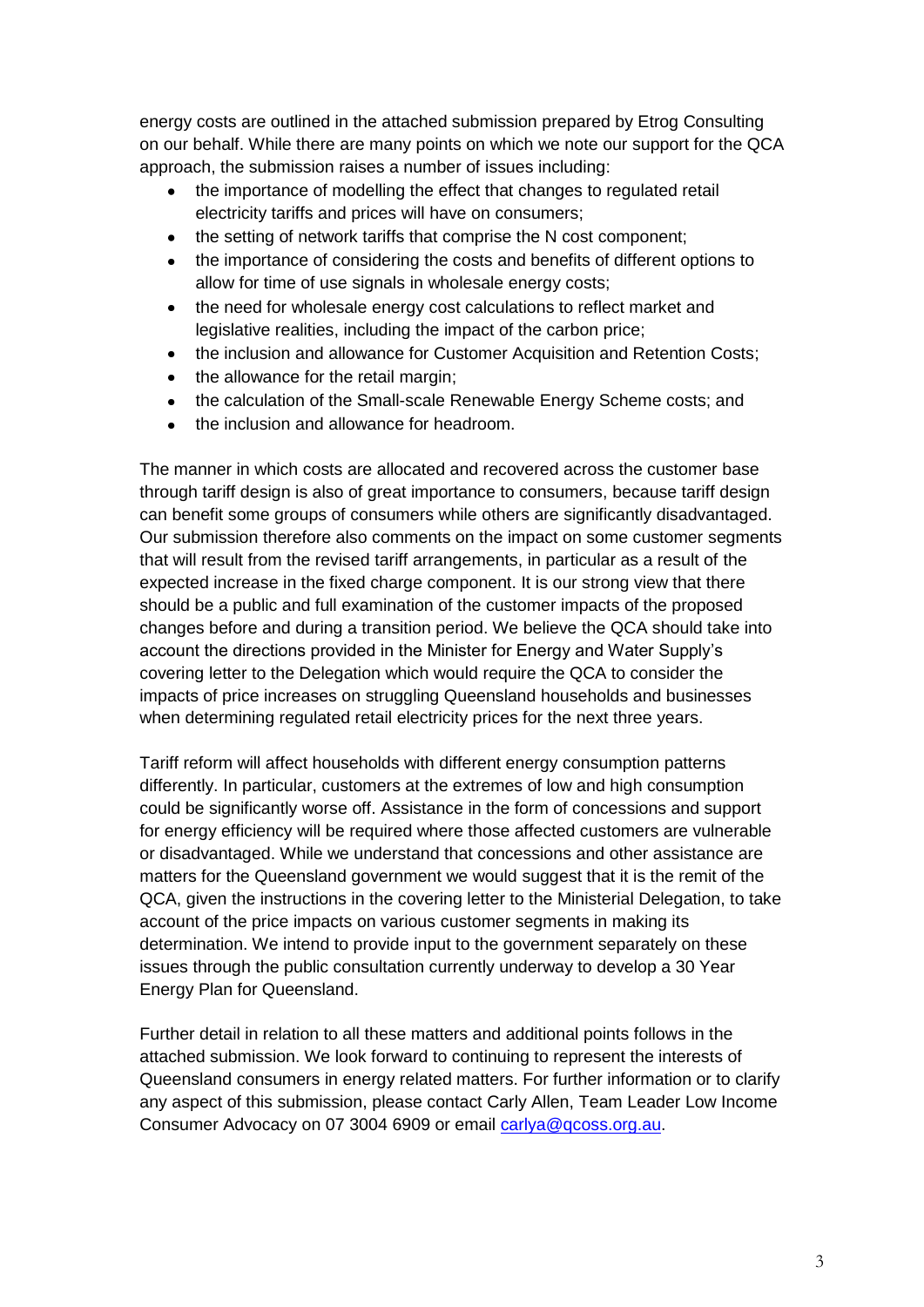

**REPORT** 

#### **Prepared for:**

Queensland Council of Social Service (QCOSS) 20 Pidgeon Close West End, Queensland 4101

# Regulated Retail Electricity Prices 2013-14: Comments on Cost Components and Other Issues

**Prepared by:**  Etrog Consulting Pty Ltd Melbourne Australia +61 403 444141 dprins@etrogconsulting.com.au

www.etrogconsulting.com.au

Date: 7 January 2013 Author(s): David Prins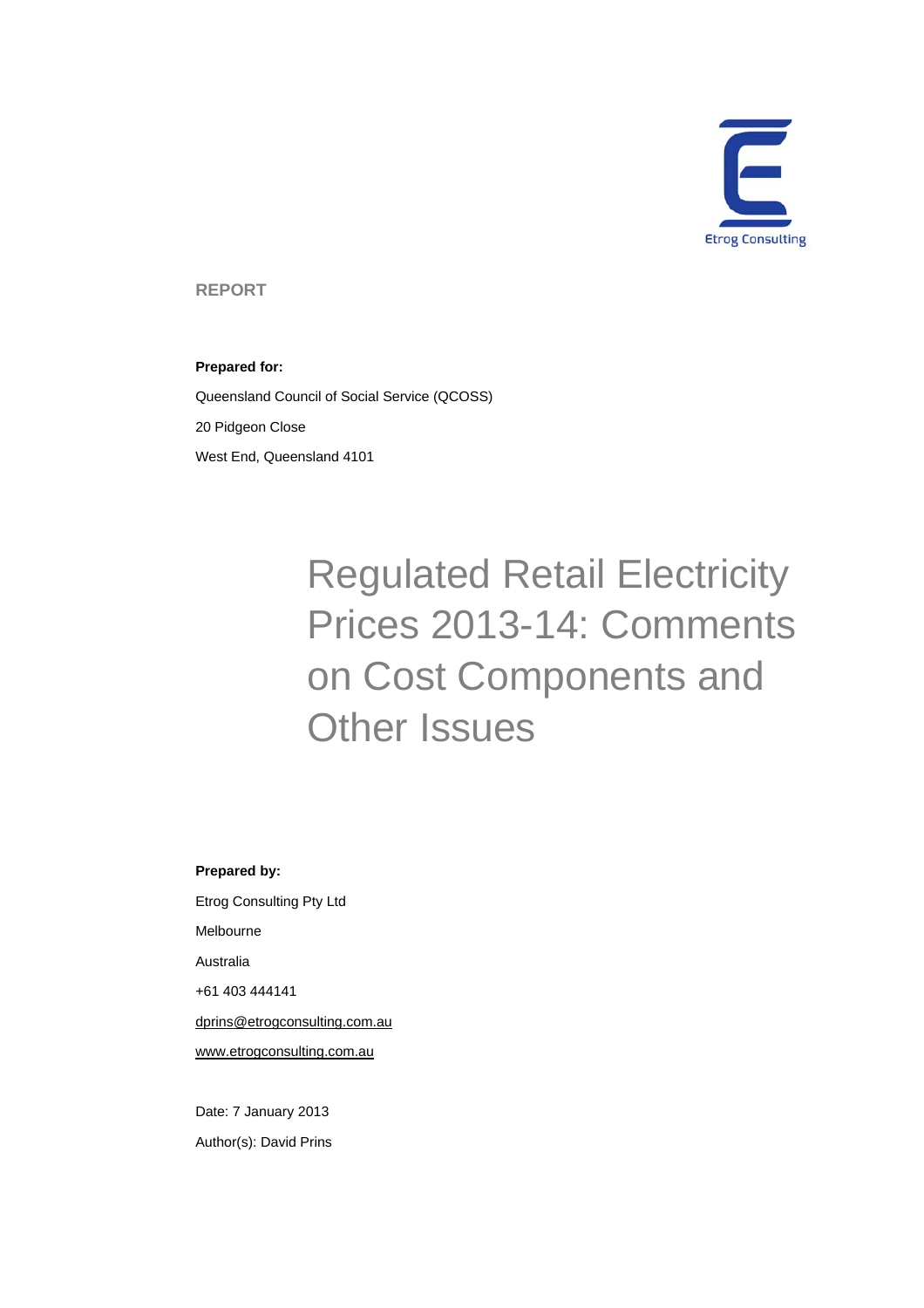

# **DISCLAIMER**

This document has been prepared for Queensland Council of Social Service (QCOSS). Etrog Consulting and its authors make no representation or warranty to any other party in relation to the subject matter of this document as to the accuracy or completeness of the material contained in this document.

The information in this report is of a general nature. It is not intended to be relied upon for the making of specific financial decisions.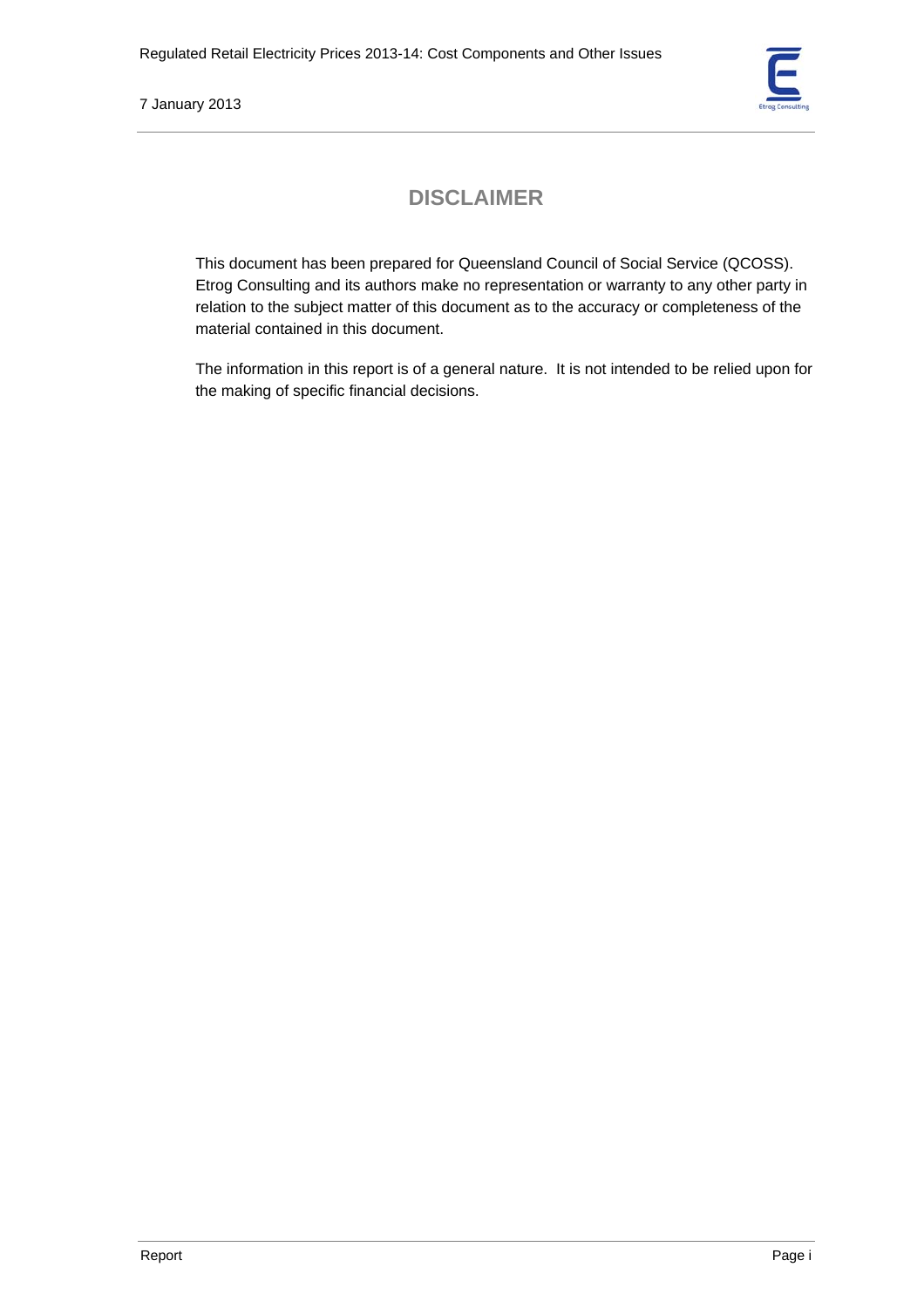

# **TABLE OF CONTENTS**

| 1. |      |                                                                                                 |  |  |
|----|------|-------------------------------------------------------------------------------------------------|--|--|
|    | 1.1. |                                                                                                 |  |  |
|    | 1.2. | THE EFFECTS THAT CHANGES TO REGULATED RETAIL ELECTRICITY TARIFFS AND PRICES                     |  |  |
|    | 1.3. |                                                                                                 |  |  |
| 2. |      |                                                                                                 |  |  |
|    | 2.1. |                                                                                                 |  |  |
|    |      | The allocation of fixed and variable charge components in network tariffs7<br>2.1.1.            |  |  |
|    |      | The allocation of costs as between peak and off-peak components in network tariffs .7<br>2.1.2. |  |  |
|    | 2.2. |                                                                                                 |  |  |
| 3. |      |                                                                                                 |  |  |
|    | 3.1. |                                                                                                 |  |  |
|    | 3.2. |                                                                                                 |  |  |
|    | 3.3. |                                                                                                 |  |  |
|    |      | 3.3.1.                                                                                          |  |  |
|    |      | 3.3.2.                                                                                          |  |  |
|    |      | 3.3.3.                                                                                          |  |  |
|    | 3.4. |                                                                                                 |  |  |
|    |      | 3.4.1.                                                                                          |  |  |
|    |      | 3.4.2.                                                                                          |  |  |
|    |      | 3.4.3.                                                                                          |  |  |
|    | 3.5. |                                                                                                 |  |  |
| 4. |      | 19                                                                                              |  |  |
|    | 4.1. |                                                                                                 |  |  |
|    | 4.2. |                                                                                                 |  |  |
|    |      | 4.2.1.                                                                                          |  |  |
|    |      | 4.2.2.                                                                                          |  |  |
|    | 4.3. |                                                                                                 |  |  |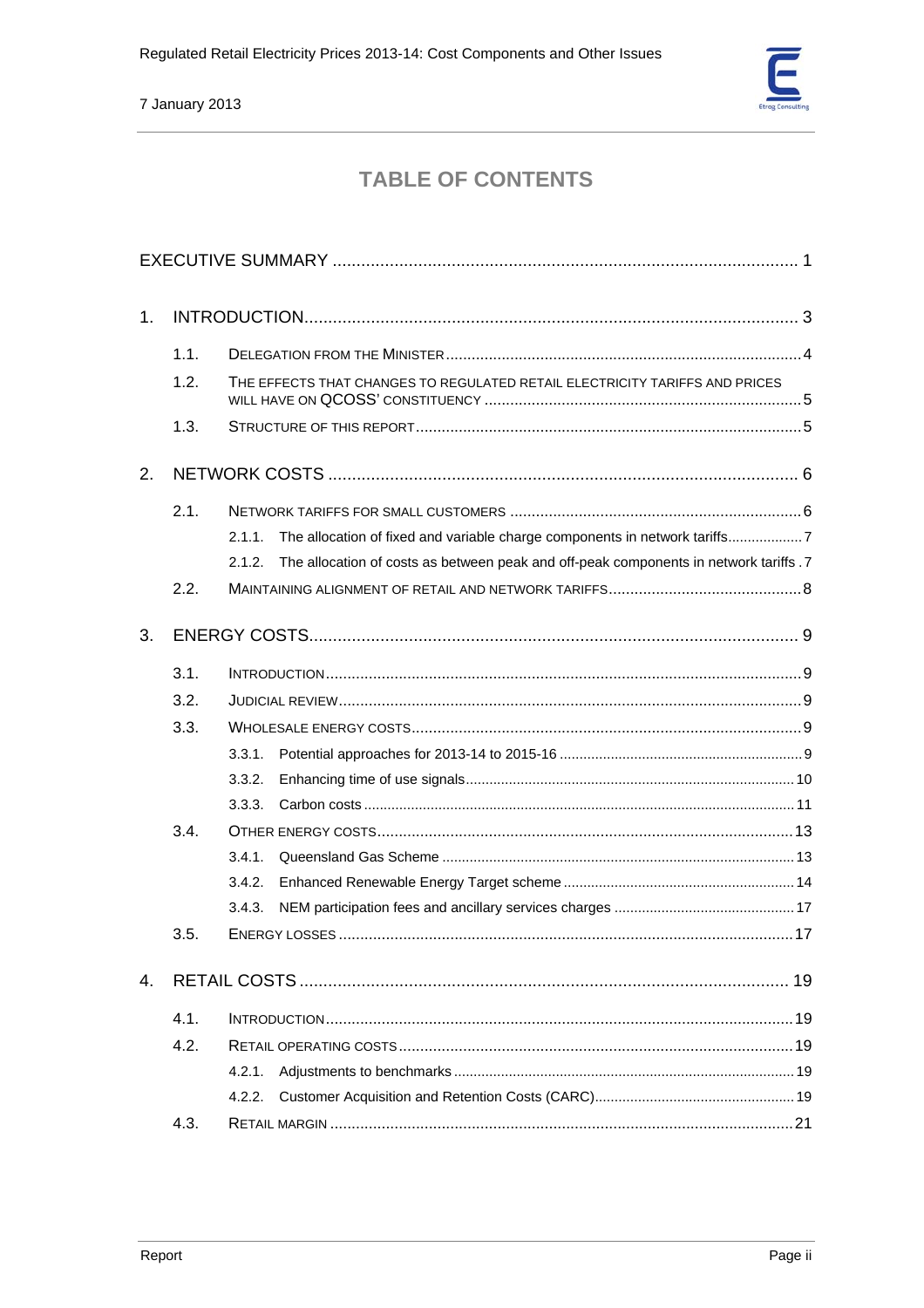

| 5.1. |  |                                                                                             |  |  |
|------|--|---------------------------------------------------------------------------------------------|--|--|
|      |  | 5.1.1. The role of competitive activity to derive longer term benefits for consumers 23     |  |  |
|      |  | 5.1.2. The effects of allowing for headroom in regulated electricity prices  24             |  |  |
|      |  |                                                                                             |  |  |
|      |  | 5.1.4. The role of the Authority in regard to competition in determining notified prices 26 |  |  |
|      |  |                                                                                             |  |  |
| 5.2. |  |                                                                                             |  |  |
| 5.3. |  |                                                                                             |  |  |
| 5.4. |  |                                                                                             |  |  |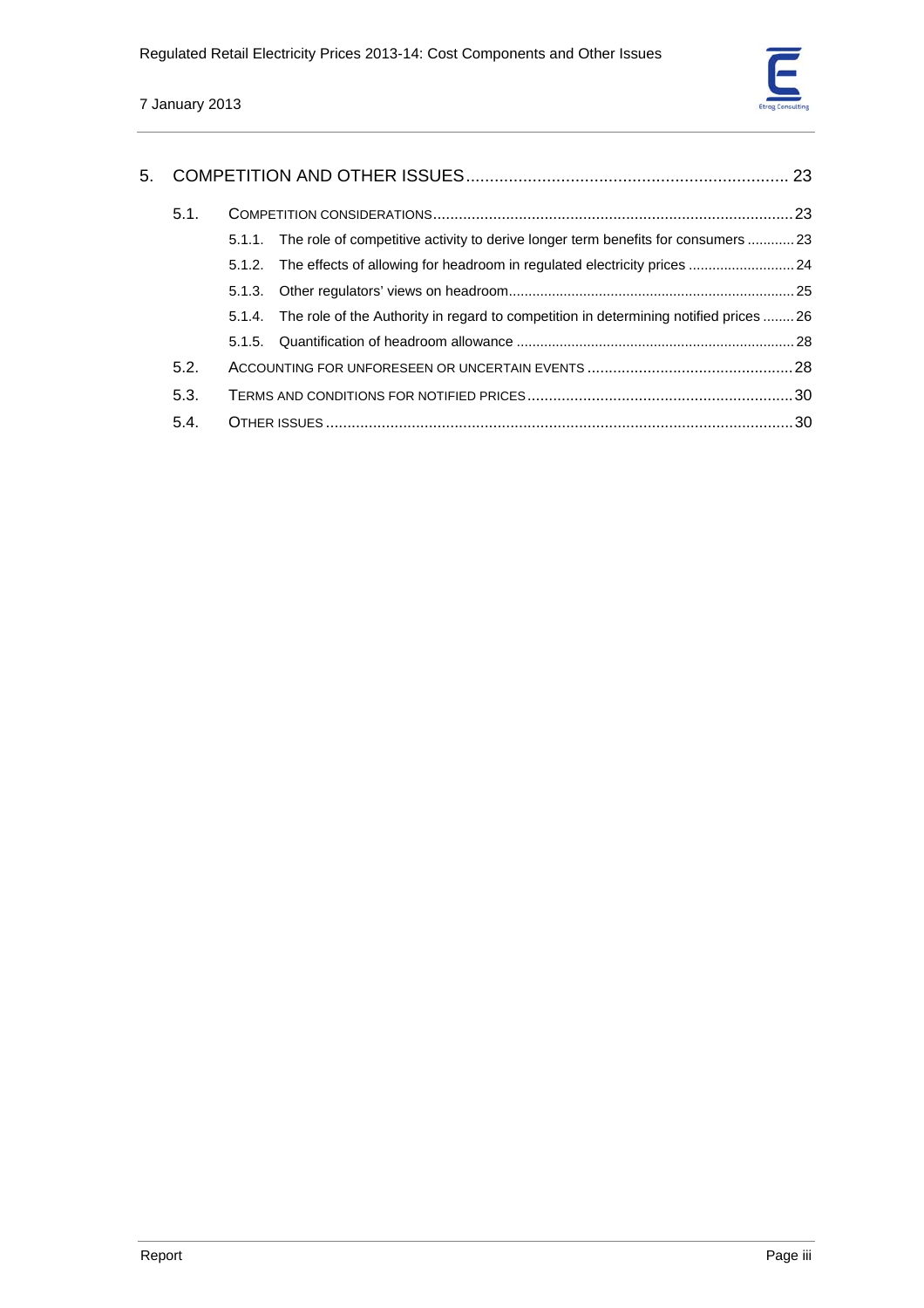# **EXECUTIVE SUMMARY**

This report has been prepared by Etrog Consulting Pty Ltd for Queensland Council of Social Service (QCOSS). It comments on the Consultation Paper on Cost Components and Other Issues in regard to regulated retail electricity prices to apply in Queensland from 1 July 2013 to 30 June 2014. The Consultation Paper was published by the Queensland Competition Authority on 12 December 2012, inviting submissions from interested parties in relation to the three cost components – network, energy and retail – and other matters relevant to this review that the Authority is required to consider.

Our main concerns are in the following areas (section references in this report are given in brackets). On other matters, we would be concerned if the Authority were to depart from its previous positions in its determination of regulated retail prices.

# **Introduction**

- The Authority must particularly take into particular account the impacts of price increases on struggling Queensland households and businesses when determining regulated retail electricity prices for 2013-14. (section 1.1)
- We urge the Queensland Government to ensure that its Delegations to the Authority fully reflect its instructions to the Authority, and that important matters should not be included only in the Minister's covering letters. (section 1.1)
- We urge the Authority and the Queensland Government to make available at the earliest opportunity sufficient data to enable modelling of the effects that changes to regulated retail electricity tariffs and prices will have on consumers, particularly disadvantaged and low income consumers, and also to release any modelling that they have already undertaken to support any policy decisions that have been made to date. (section 1.2)

# **Network costs**

• The Authority should request and influence the network tariff proposals that Energex makes to the Australian Energy Regulator (AER) to provide the best outcomes for retail tariffs for small customers, to meet the objectives of stakeholders, including the Authority itself, Government, retailers, distributors and consumers. (section 2.1)

# **Energy costs**

- The Authority should use a market-based approach rather than a cost-based approach to estimate the cost of purchasing wholesale energy. (section 3.3.1)
- The Authority should consult separately on enhancing time of use signals in the R component of regulated retail electricity prices. The consultation should include cost-benefit analysis of various options for implementation. (section 3.3.2)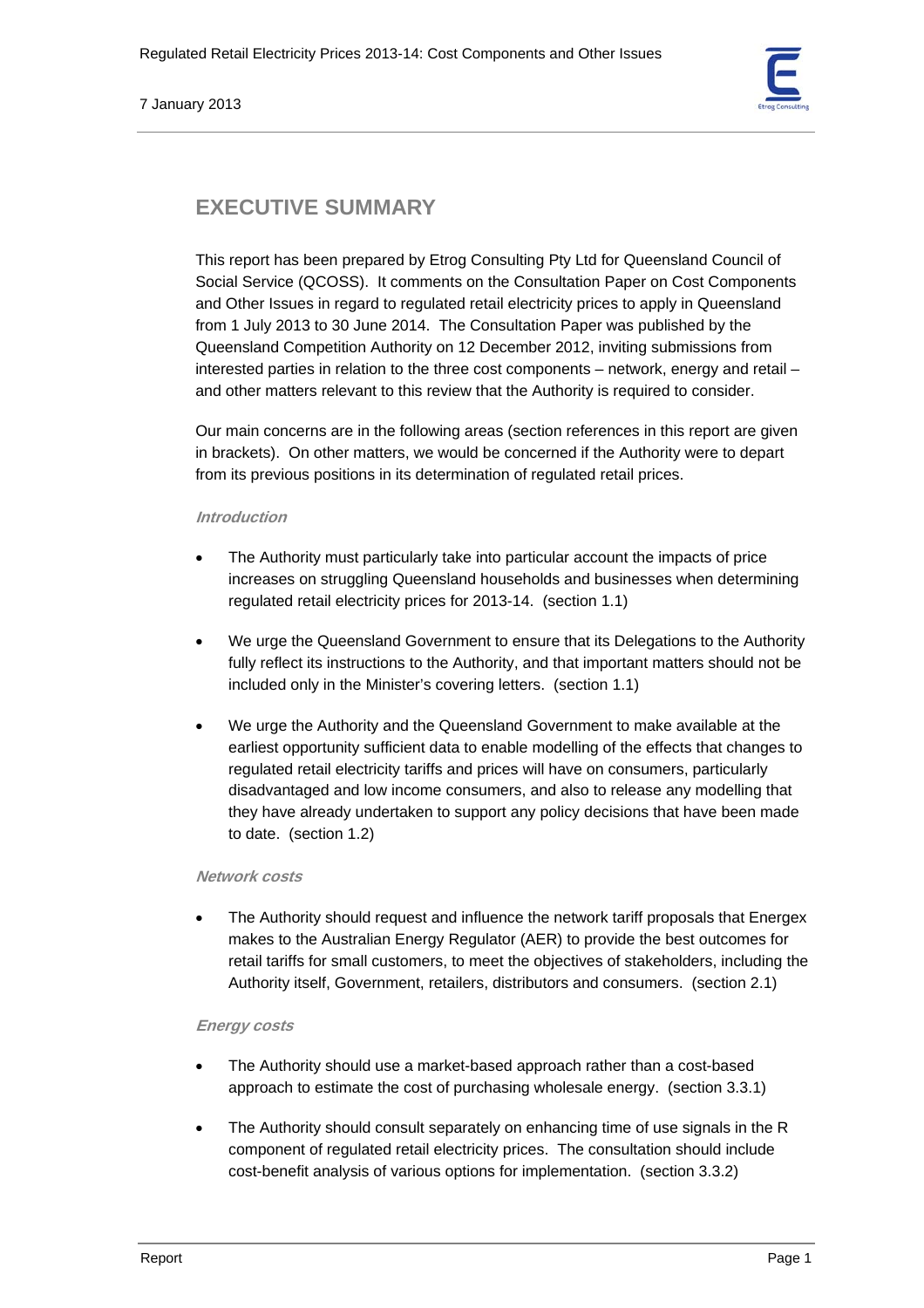

- Wholesale energy costs for setting regulated retail electricity prices should be modelled based on actual costs given the reality of the Queensland electricity industry and the legislative, regulatory and market environment in which it operates. This includes the reality of a carbon tax. If other scenarios are modelled, the results of that modelling should not be published without clear explanation of their limitations. (section 3.3.3)
- The cost of the Queensland Gas Scheme should be based on 15% cover and an averaging of Gas Electricity Certificate (GEC) prices from AFMA. The length of time over which they are averaged should be the same as the length of time over which the purchasing of contracts occurs for hedging of wholesale energy costs. (section 3.4.1)
- In estimating the cost of Small-scale Technology Certificates (STCs), the Authority should take into account the fact that an active market for STCs has developed outside the clearing house, and the current market price for STCs is well below the official \$40 price. An efficient representative retailer should be expected to be taking advantage of that market and not paying \$40 to purchase its STCs. (section 3.4.2)

# **Retail costs**

- No allowance should be made for customer acquisition and retention costs (CARC) in regulated retail electricity prices in Queensland. If the Authority is to make an allowance for CARC, it should be at a much lower level than that allowed in the Final Determination for 2012-13. (section 4.2.2)
- The gross retail margin of 5% of total costs that was allowed in the Benchmark Retail Cost Index (BRCI) calculations is realistic, and should not be any higher in the new tariffs. Instead, it should be lower, because the retailers will be compensated based on efficient costs, rather than the BRCI mechanism that might have borne no relationship to their actual efficient costs and was not cost-reflective. Under the BRCI, retailers therefore faced higher risks than should be the case under the new framework for setting regulated retail prices. (section 4.3)

# **Competition and other issues**

- The Authority should make no additional allowance for headroom in notified prices for 2013-14. (section 5.1.5)
- The gazetted prices should not be adjusted via a cost pass-through during the tariff year, or via a catch-up mechanism in a subsequent tariff year. One exception to the above may be if a change of Government policy requires the Authority to make changes to regulated pricing during the tariff year. In that case, we would expect the Government to provide the necessary Delegation to the Authority so that the Authority would have the capacity to implement the required changes. (section 5.2)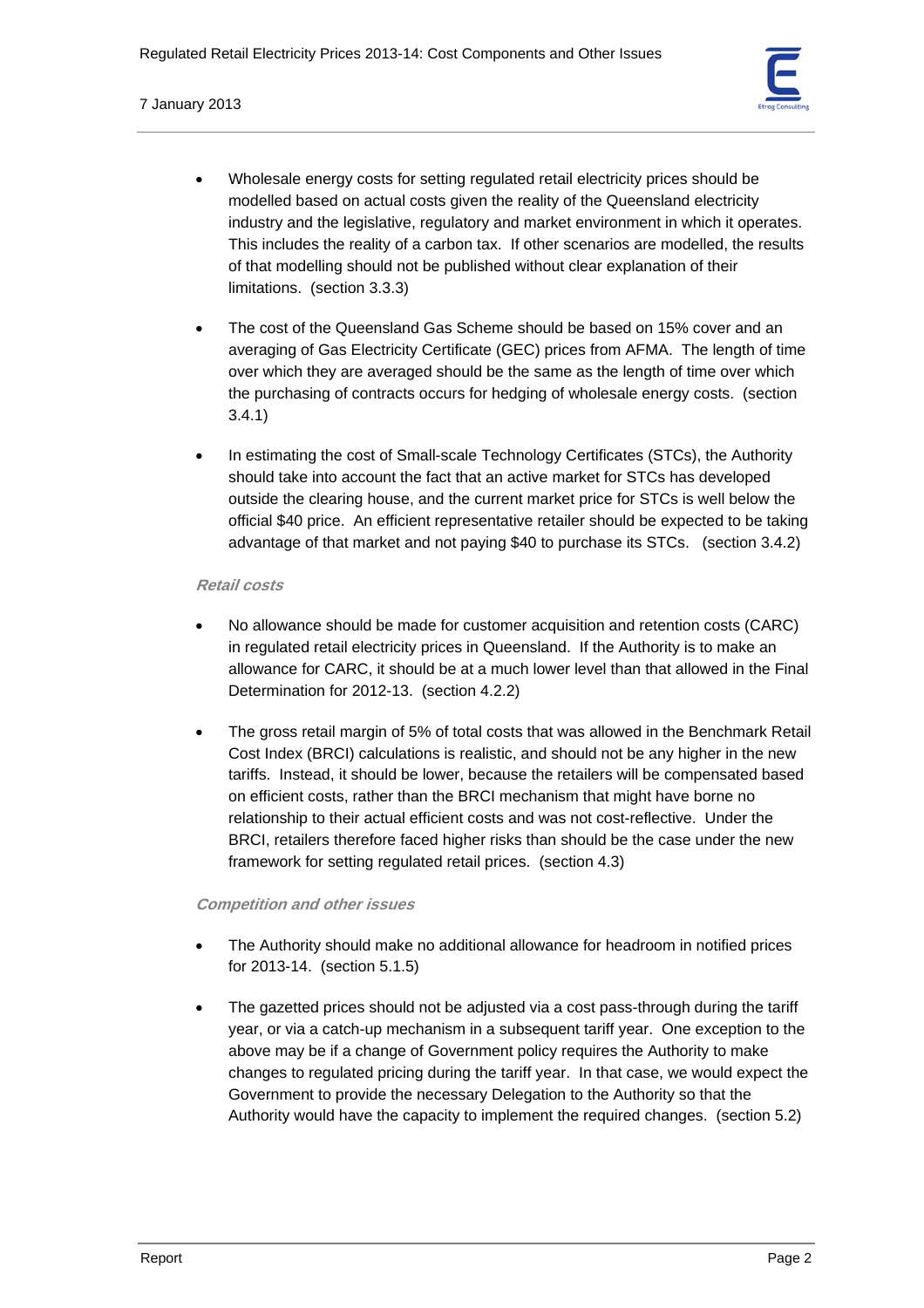# **1. INTRODUCTION**

This report has been prepared by Etrog Consulting Pty Ltd for Queensland Council of Social Service (QCOSS). It comments on the Consultation Paper on Cost Components and Other Issues in regard to regulated retail electricity prices to apply in Queensland from 1 July 2013 to 30 June 2014. The Consultation Paper was published by the Queensland Competition Authority (the Authority) on 12 December 2012, inviting submissions from interested parties in relation to the three cost components – network, energy and retail – and other matters relevant to this review that the Authority is required to consider.

At the same time, the Authority also released a report written by ACIL Tasman on estimating energy purchase costs for use by the Authority in setting regulated electricity retail prices for 2013-14, and ACIL Tasman's terms of reference.

The Authority held a workshop for stakeholders on transitional issues, cost components and other issues relevant to the review of regulated retail electricity tariffs, in Brisbane on Wednesday 19 December 2012, which we were pleased to attend. We would like to thank the Authority for holding the workshop, which we found very informative and useful.1

The Authority has requested that submissions to the Consultation Paper should be received by 7 January 2013. This report has been developed in consultation with QCOSS with the understanding that QCOSS is intending to include this report in its submission to the Authority on the Consultation Paper.

We have developed this report taking into account all the materials referenced above, as well as discussion at the workshop that was held on 19 December 2012.

<sup>1</sup> The Authority's Consultation Paper and the ACIL Tasman paper and terms of reference have been published on the Authority's website at www.qca.org.au/electricity-retail/NEP/ConsultPaperCostComp.php, along with slides from presentations made by the Authority, ACIL Tasman, Energex and Ergon Energy at the workshop that was held on 19 December 2012.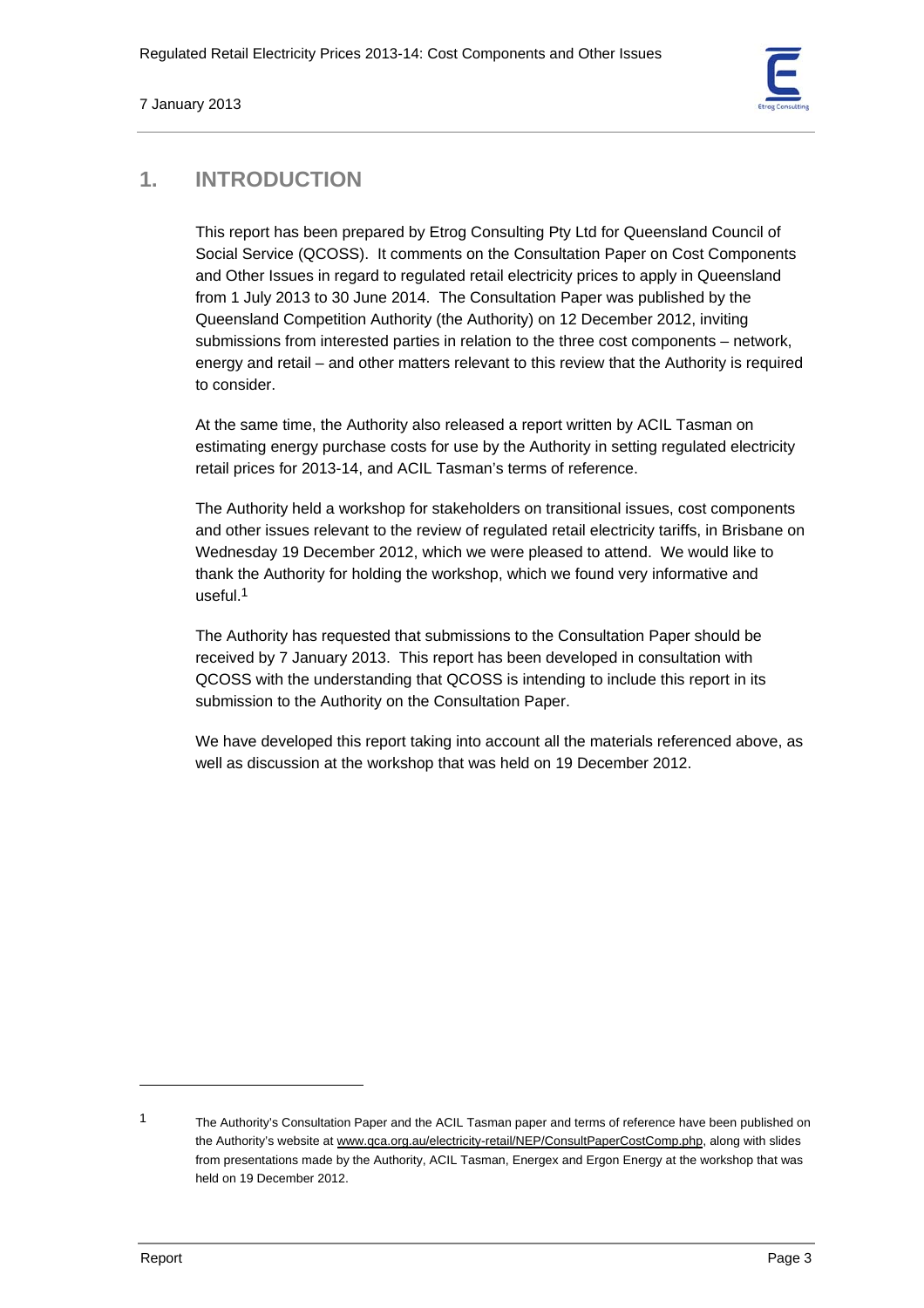

# **1.1. DELEGATION FROM THE MINISTER**

As stated in Chapter 1 of the Authority's Consultation Paper, on 5 September 2012, the Minister for Energy and Water Supply (the Minister) provided the Authority with a Delegation under section 90AA(1) of the *Electricity Act 1994* requiring it to determine notified electricity prices<sup>2</sup> for a three-year period from 1 July 2013 to 30 June 2016. However, while the Delegation is for a three-year period, the Authority is still required to set notified prices on an annual basis, with the first determination to apply from 1 July 2013 to 30 June 2014 (the 2013-14 Determination). The Minister's covering letter and Delegation were provided in Appendix A to the Consultation Paper.

Section 1.1 of the Consultation Paper outlines various relevant requirements that the *Electricity Act 1994* and the Delegation place on the Authority. However, it does not include the following comment in the Minister's covering letter, which we believe is important:

*it is important that the QCA take into account the impacts of price increases on struggling Queensland households and businesses.* 

The Authority must particularly take into particular account the impacts of price increases on struggling Queensland households and businesses when determining regulated retail electricity prices for 2013-14.

The Authority accepted at the workshop on 19 December 2012 that it was reasonable for submissions such as this to include comments to the Queensland Government on matters that may be outside the Authority's scope. On that basis we note that the Authority consistently appears to place weight on the Delegations that it receives from the Minister that it does not also apply to the Minister's covering letters. We understand that this has some basis in the fact that the legislation refers specifically to the Delegation rather than to its covering letter. We believe this is somewhat anomalous, and that important matters in the covering letter should be given weight by the Authority.

We urge the Queensland Government to ensure that its Delegations to the Authority fully reflect its instructions to the Authority, and that important matters should not be included only in the Minister's covering letters.

<sup>2</sup> Notified electricity prices are the regulated retail electricity prices that a retailer may charge its non-market customers, as defined under section 90 of the *Electricity Act 1994*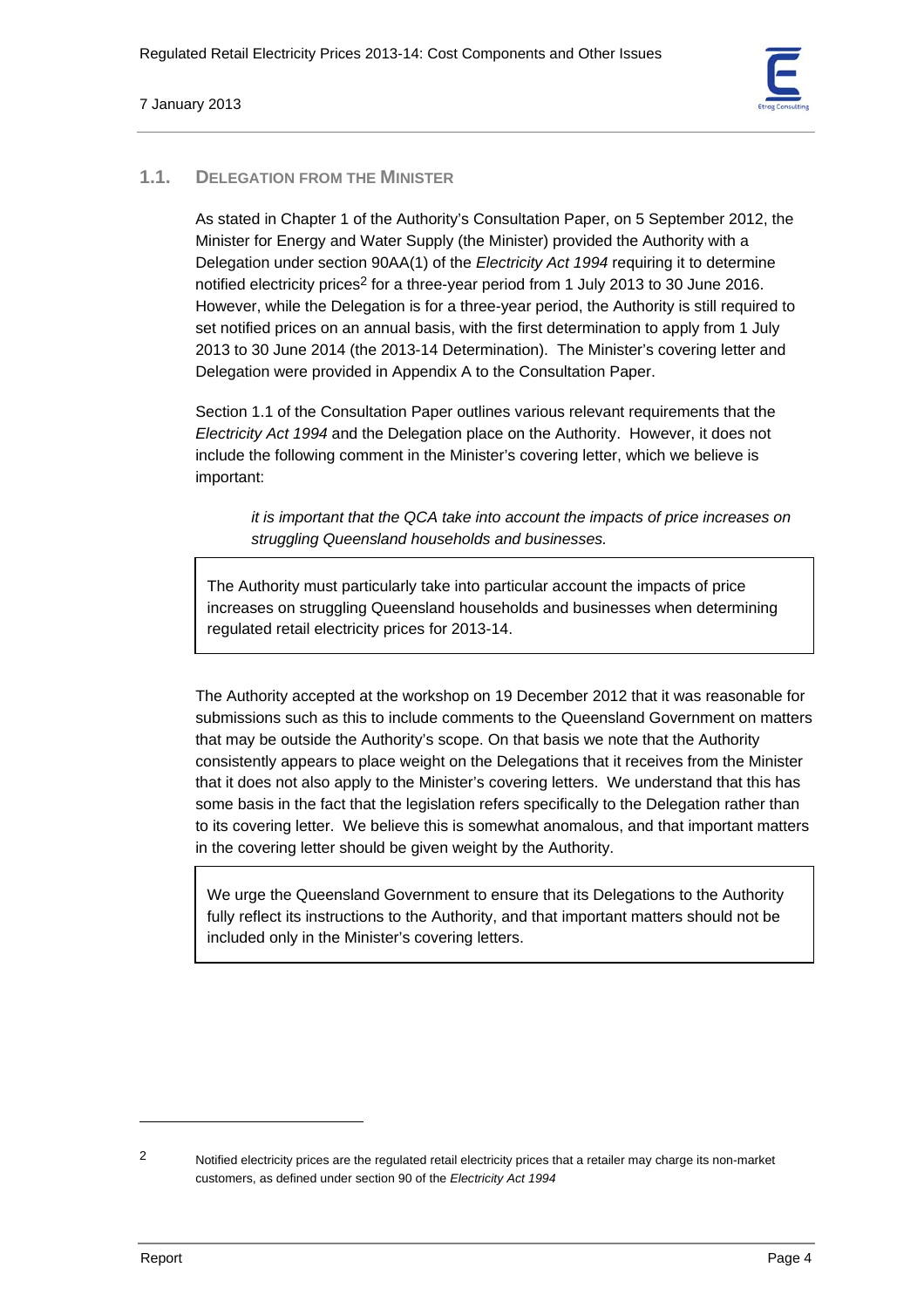

# **1.2. THE EFFECTS THAT CHANGES TO REGULATED RETAIL ELECTRICITY TARIFFS AND PRICES WILL HAVE ON QCOSS' CONSTITUENCY**

QCOSS represents the interests of residential consumers, with a particular focus on low income and other vulnerable consumers.

Some low income customers are supported by a range of concessions and other measures in line with the Queensland Government's social policy objectives. In the process of tariff reform, the existing measures may be adequate or may prove highly inadequate to be effective at assisting low income consumers in future. Major restructuring of the concessions framework may be required, and it is better that this is known sooner rather than later, so that appropriate changes can be made to the concessions framework in time before new regulated tariffs and prices are implemented. Financial counsellors and others who advise these consumers also need prior information on how any new tariffs will affect their clients, so that they can give them appropriate advice on their use of electricity, their budgeting, and any assistance that may be available to them.

We urge the Authority and the Queensland Government to make available at the earliest opportunity sufficient data to enable modelling of the effects that changes to regulated retail electricity tariffs and prices will have on consumers, particularly disadvantaged and low income consumers, and also to release any modelling that they have already undertaken to support any policy decisions that have been made to date.

# **1.3. STRUCTURE OF THIS REPORT**

The remainder of this report comments on various matters in the Authority's Consultation Paper, and largely follows the same structure as the Consultation Paper.

- Section 2 covers network costs.
- Section 3 covers energy costs.
- Section 4 covers retail costs.
- Section 5 covers competition and other issues.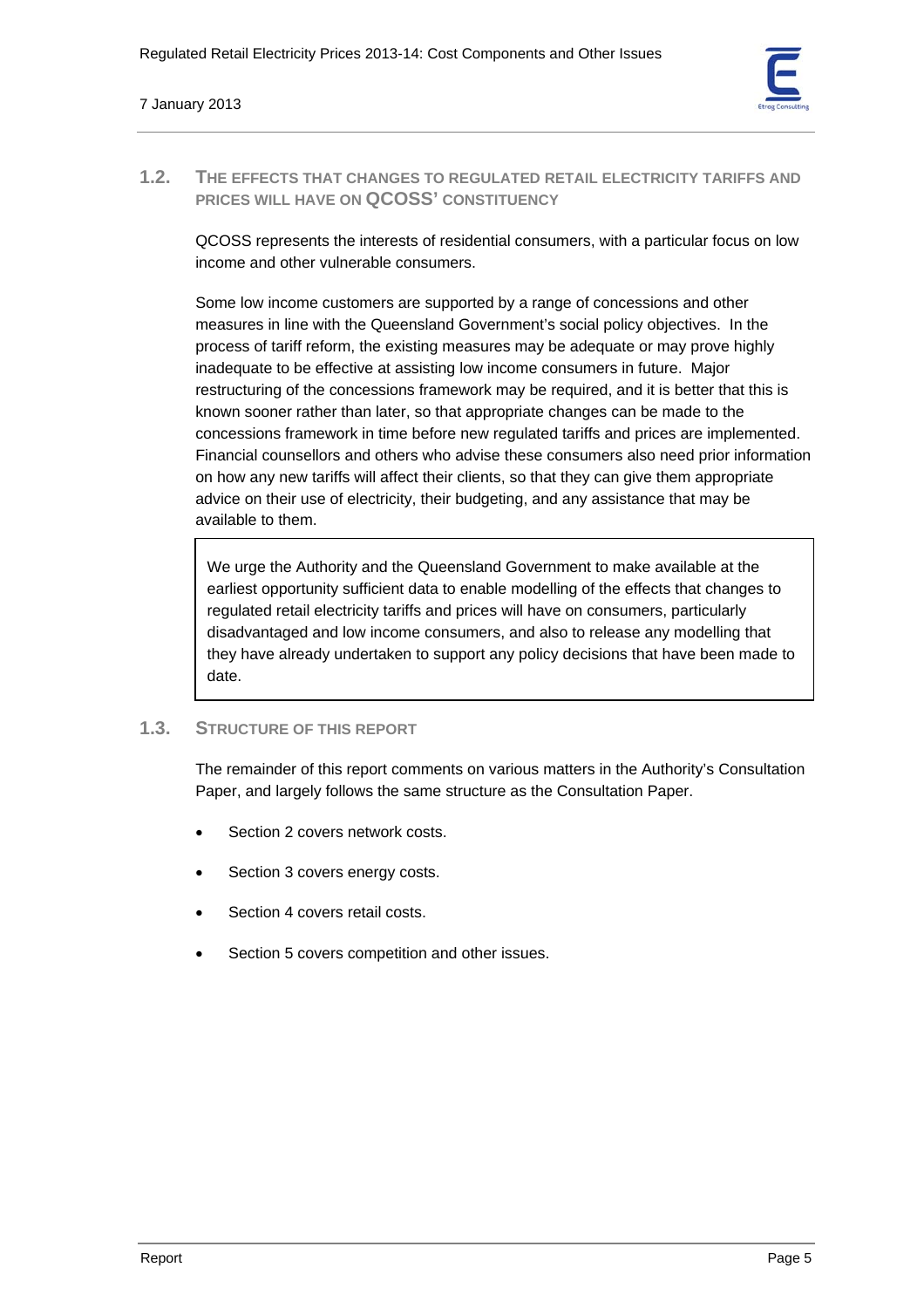

# **2. NETWORK COSTS**

Chapter 2 of the Consultation Paper sets out the Authority's proposal on how to incorporate network costs in regulated retail electricity prices for 2013-14 in Queensland. It is divided into the following sections:

- Section 2.1 covers Network Tariffs for Small Customers;
- Section 2.2 covers Tariffs for Large Customers; and
- Section 2.3 covers Maintaining Alignment of Retail and Network Tariffs.

Our comments here cover only network tariffs for small customers, and maintaining alignment of retail and network tariffs.

# **2.1. NETWORK TARIFFS FOR SMALL CUSTOMERS**

The Authority has noted: "Network costs include the costs associated with transporting electricity through the transmission and distribution networks and typically account for around 50% of the final cost of electricity for small customers."3

The Delegation sets out: "QCA must use the Network (N) plus Retail (R) cost build-up methodology when working out the notified prices and making the price determination, where N (network cost) is treated as a pass-through and R (energy and retail cost) is determined by QCA."

We recognise that the setting of network tariffs is a matter for the Australian Energy Regulator (AER), and not for the Authority. Nonetheless, as shown above, the network tariff component is a significant part of the retail tariffs, and network costs are passed through directly into regulated retail tariffs.

The Authority should request and influence the network tariff proposals that Energex makes to the Australian Energy Regulator (AER) to provide the best outcomes for retail tariffs for small customers, to meet the objectives of stakeholders, including the Authority itself, Government, retailers, distributors and consumers.

Two areas that may be of particular concern in network tariffs are as follows:

- The allocation of fixed and variable charge components in network tariffs; and
- The allocation of costs as between peak and off-peak components in network tariffs.

<sup>3</sup> Consultation Paper, page 5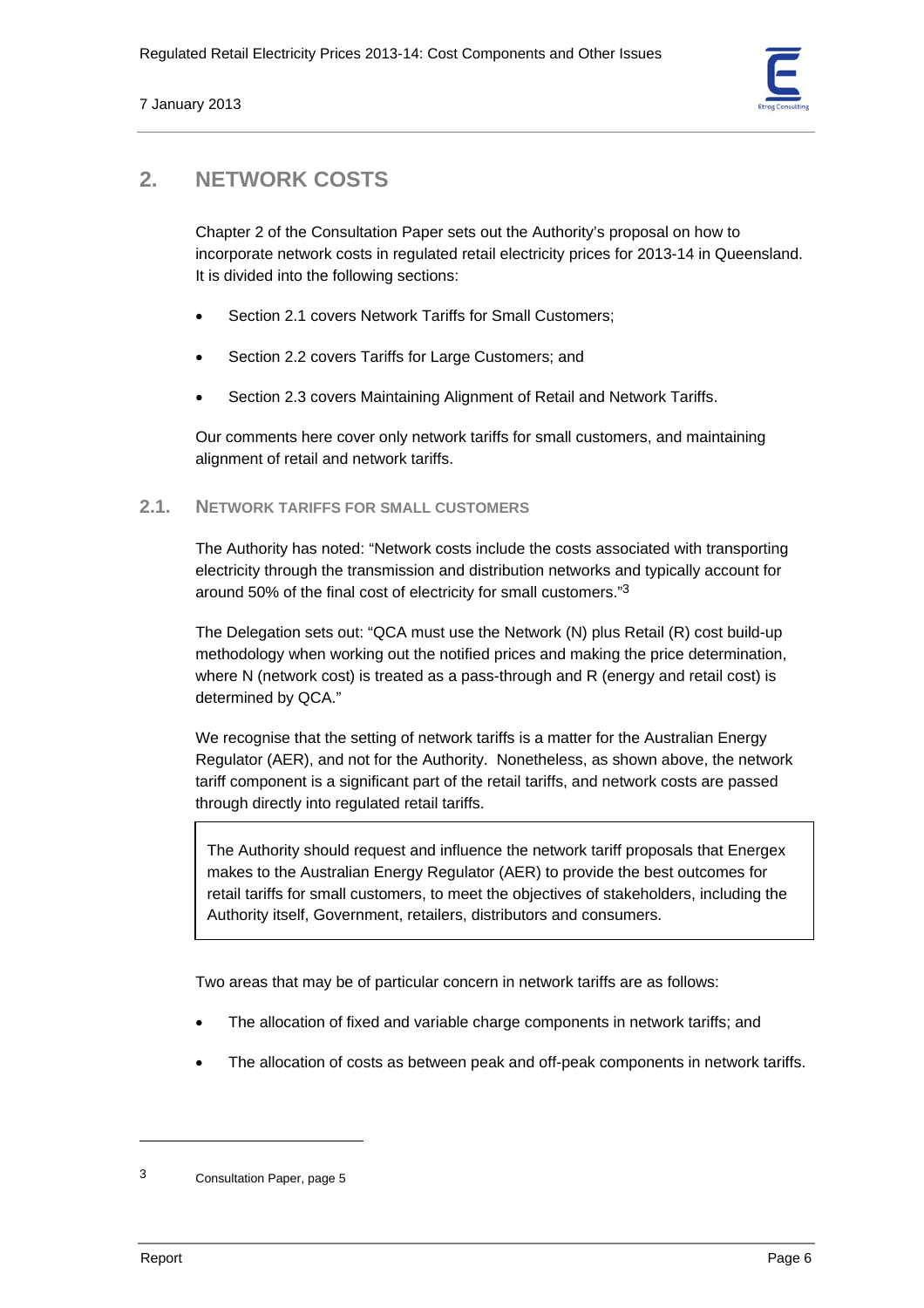

# **2.1.1. The allocation of fixed and variable charge components in network tariffs**

As mentioned in section 1.2 above, QCOSS represents the interests of residential consumers, with a particular focus on low income and other vulnerable consumers. Many low income and vulnerable consumers are relatively small users of electricity, because they do not have the high-usage electrical equipment that more affluent households may have, such as swimming pool pumps and large air conditioning systems.

That is not to say that all low income households are low users of electricity. Indeed there are also low income householders who support large families, and there are those who are high users of electricity because of medical requirements or poor quality housing and inefficient appliances. People who are home during the day may also be using more electricity because they require cooling throughout the day, while others may be able to switch off cooling when they are out during the day and rely instead on the cooling systems provided by others, such as their employers. Customers with low income who have high consumption of electricity for reasons outside their control may be particularly in need of concessions in the form of a package of support outside any tariff mechanism.

Given different tariffs that in total are revenue neutral, i.e. they bring in the same revenue when applied across the customer base, tariffs which have higher fixed charges and lower variable charges have an adverse impact on lower usage consumers as compared with tariffs which have lower fixed charges and higher variable charges. Conversely, higher usage customers would benefit from tariffs with lower variable charges and higher fixed charges.

Higher fixed charges and lower variable charges also do not provide as much of a price signal to customers to avoid inefficient usage of electricity as compared to lower fixed charges and higher variable charges. In the latter case, the higher variable charges provide more incentives to reduce unnecessary usage of electricity and to use electricity more efficiently. This is unlike the first case where the higher fixed charges are not reduced no matter how efficiently the consumer uses their electricity.

# **2.1.2. The allocation of costs as between peak and off-peak components in network tariffs**

The differential between peak and off-peak needs to be significant if it is to give customers incentives to use electricity at off-peak times rather than at peak times, and thereby contribute to more efficient use of the electricity network and generation capacity and infrastructure. In particular, the Delegation states that "QCA must consider whether its approach to calculating time-of-use tariffs can strengthen or enhance the underlying network price signals and encourage customers to switch to time-of-use tariffs and reduce their energy consumption during peak times".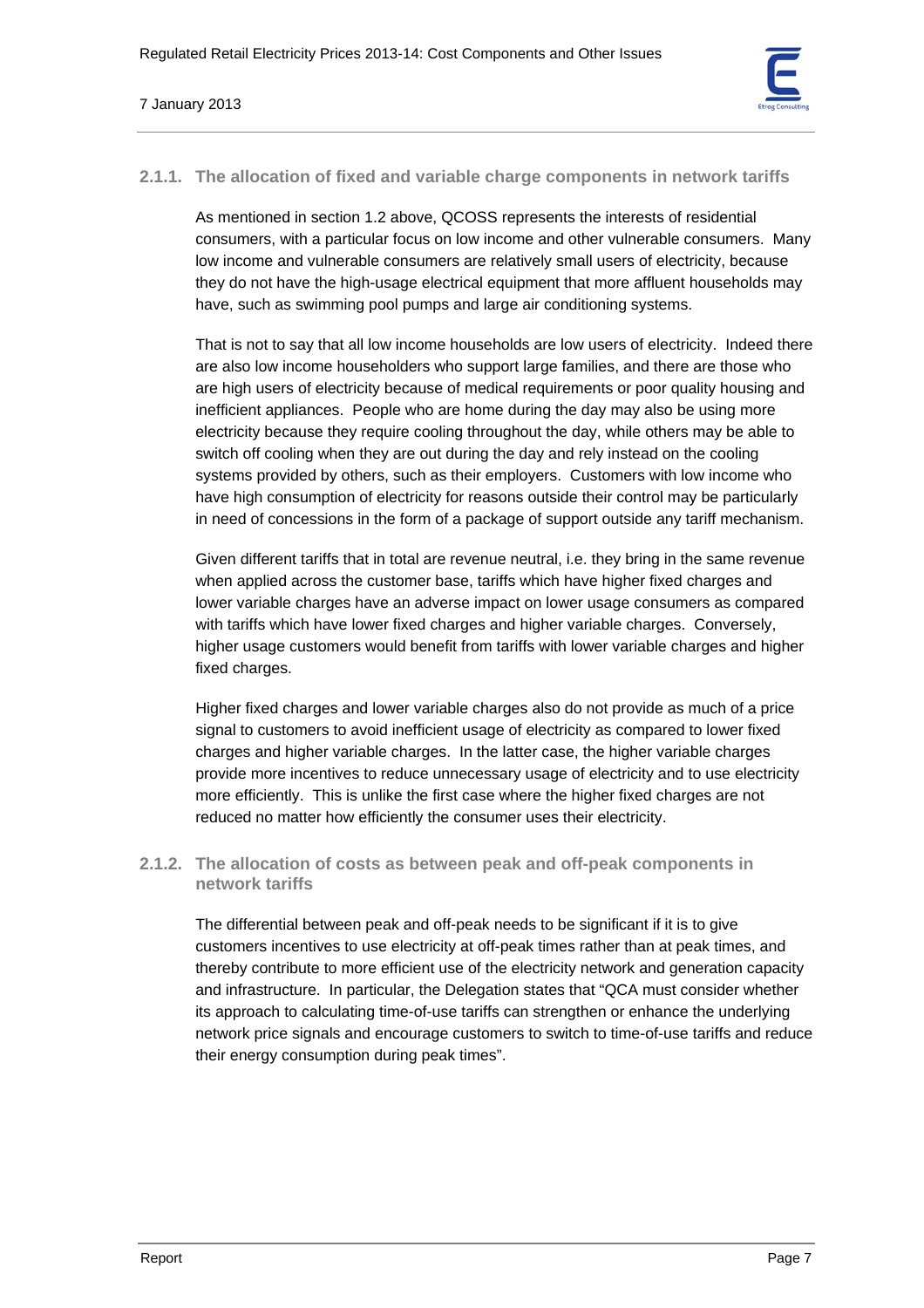

We therefore support the statement that "the Authority encouraged Energex to review its network tariffs to ensure they are sending appropriate pricing signals to customers regarding the differential network costs associated with their time of use".<sup>4</sup> We note that the Authority made this comment specifically in relation to small business tariffs. We believe that this comment should also apply to residential tariffs.

# **2.2. MAINTAINING ALIGNMENT OF RETAIL AND NETWORK TARIFFS**

We concur with the view of the Authority that "the best option for setting 2013-14 prices will most likely be to proceed as for last year and request Energex and Ergon Energy to supply the Authority with proposed network tariffs and prices when they are submitted to the AER in April and using these as the basis for notified prices to apply from 1 July".5

<sup>4</sup> Consultation Paper, page 6

<sup>5</sup> Consultation Paper, page 10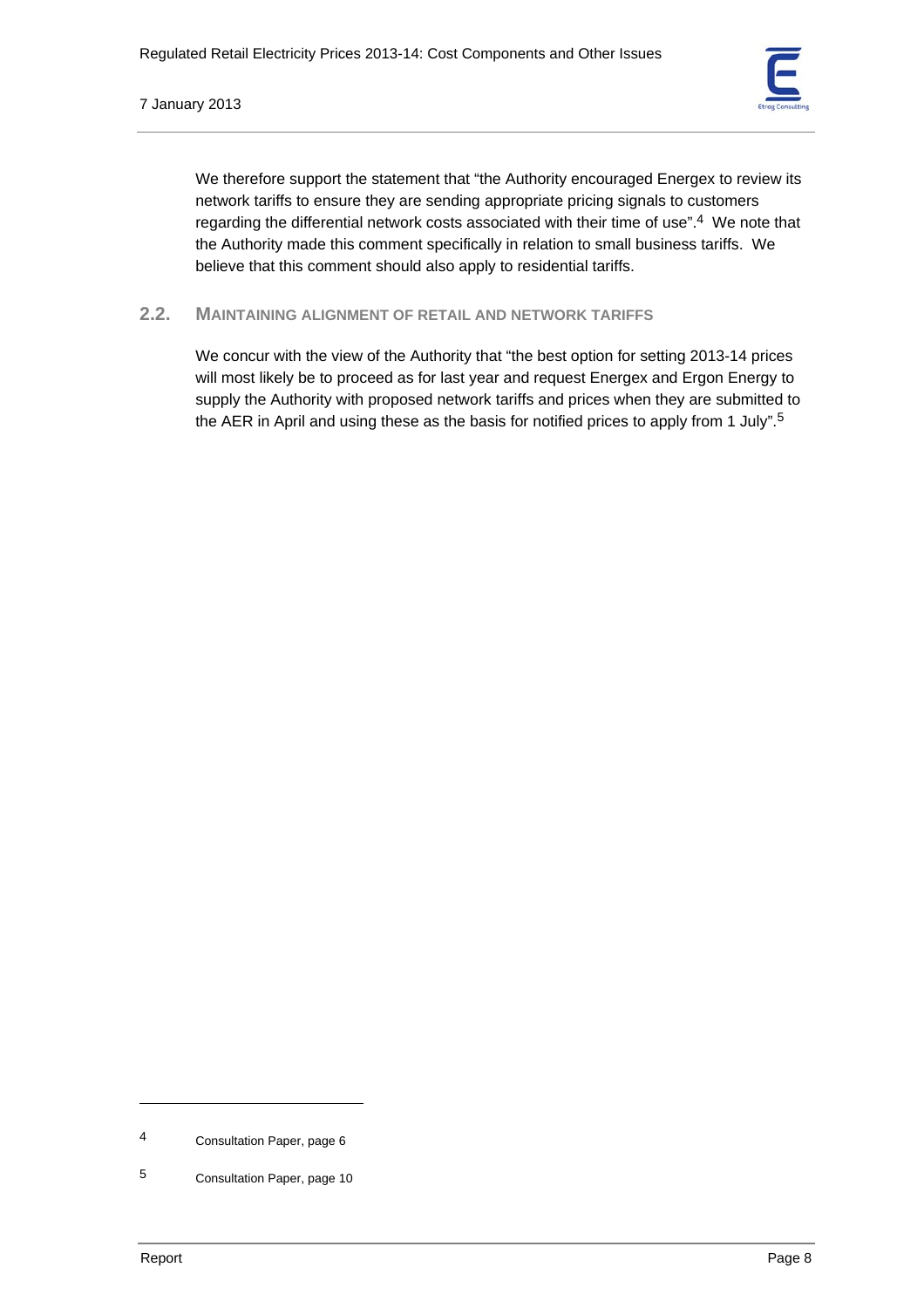

# **3. ENERGY COSTS**

# **3.1. INTRODUCTION**

Under the Delegation, the R component of each retail tariff is to include appropriate allowances for energy and retail costs.

# **3.2. JUDICIAL REVIEW**

The Authority stated that at the time its "Consultation Paper was prepared, the Authority had not received the Supreme Court's decision in relation to a Judicial Review application by Origin Energy regarding the cost of energy approach used by the Authority in making its 2012-13 Regulated Retail Pricing Determination. The case was heard by the Supreme Court in early December 2012. The results of that review may require changes to be made to the approach to be used in 2013-14."6

We note that the decision has now been made, and the reasons for the judgment have been published.<sup>7</sup> Our reading is that the judgment does not require changes to be made to the approach to be used in 2013-14.

# **3.3. WHOLESALE ENERGY COSTS**

Wholesale energy costs relate to the costs incurred by a retailer in supplying electricity to cover the load of its customers. While this electricity is purchased from the National Electricity Market (NEM) (the spot market), there are a range of measures that a retailer can take in order to reduce its exposure to volatile prices in the spot market, including purchasing financial derivatives (futures, swaps, options etc.), entering longer-term power purchase agreements (PPAs) with generators, or investing in generation assets.

# **3.3.1. Potential approaches for 2013-14 to 2015-16**

We concur with the view of the Authority that it is more appropriate to use a market-based approach rather than to use a Long Run Marginal Cost (LRMC) based approach. This view is based on the reasons given by the Authority in its Consultation Paper and in its previous papers and determinations on the subject. On that basis, we have chosen not to repeat the many arguments we have previously given in support of this view. Should the Authority consider a change to that view in its Draft Determination, it should refer to our previous submissions on the subject, and to the Authority's own publications for reasons as to why its view should not be changed in this respect.

<sup>6</sup> Consultation Paper, page 12

<sup>7</sup> *Origin Energy Electricity Ltd & Anor v Queensland Competition Authority & Anor* [2012] QSC 414 (12/5527) Brisb Jackson J 19/12/2012, available at www.sclqld.org.au/qjudgment/2012/QSC/414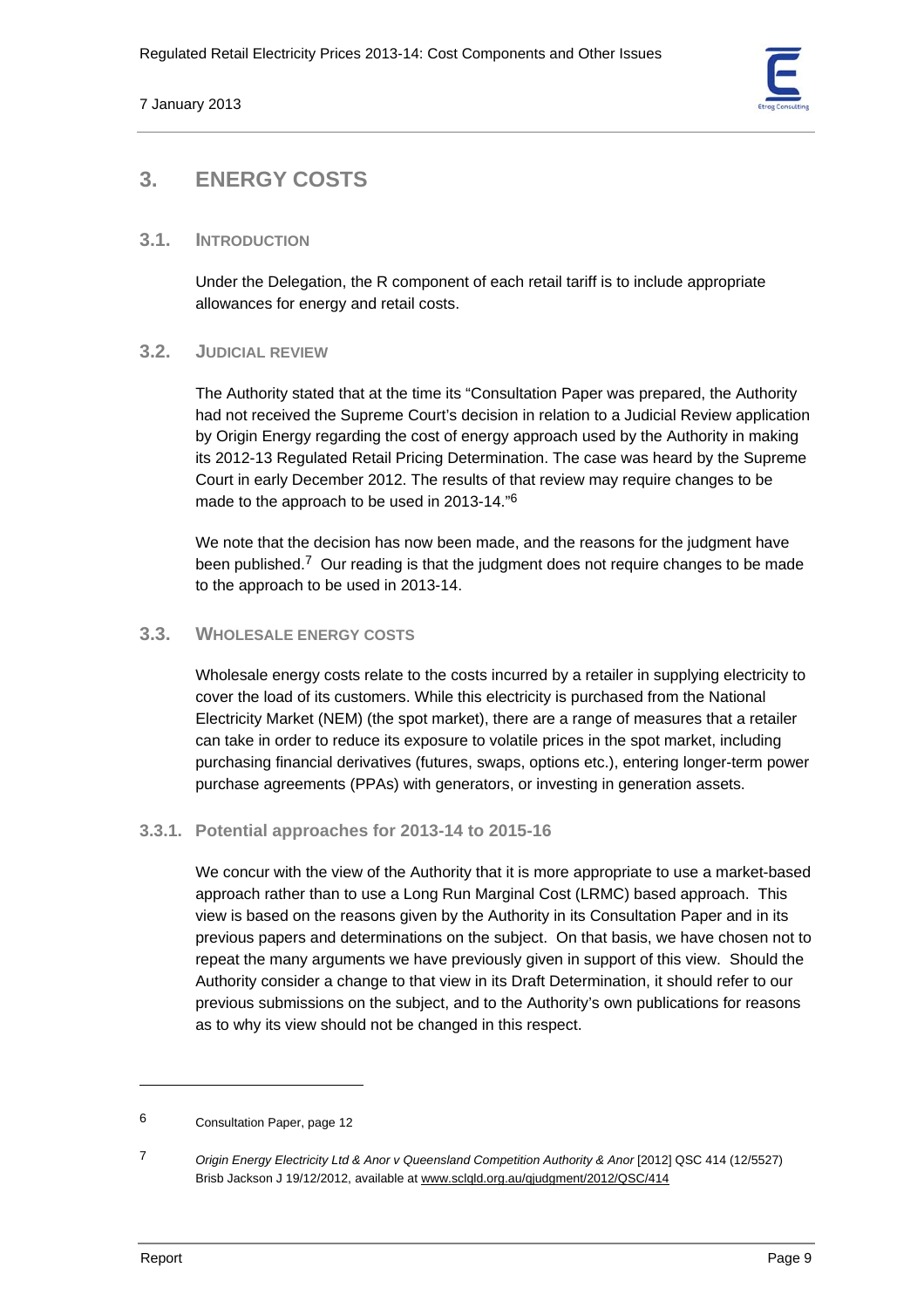

Our reading of the recent judgment to which we refer in section 3.2 above also supports the use of a market-based approach rather than to use a LRMC based approach.

The Authority should use a market-based approach rather than a cost-based approach to estimate the cost of purchasing wholesale energy.

We note that the Authority has stated that ACIL Tasman is considering whether it should use the median of its 462 cost estimates (as it used for 2012-13), or whether a higher percentile might better reflect the volume risk faced by retailers in this period of high volume uncertainty. $8$  ACIL Tasman also stated that the  $95<sup>th</sup>$  percentile is suggested "in recognition that there are other uncertainties not specifically accounted for in the process and to minimise any residual market volume or price risk".9

Any change in the methodology will need to be explained and justified fully. We welcome consideration of such a change if it will mean that the minimisation of risk in the portfolio will allow for reductions elsewhere, such as in the margin, where the return expected should now be lower because of the minimised risk.

# **3.3.2. Enhancing time of use signals**

The Delegation states that "QCA must consider whether its approach to calculating timeof-use tariffs can strengthen or enhance the underlying network price signals and encourage customers to switch to time-of-use tariffs and reduce their energy consumption during peak times". We have already discussed this in section 2.1.2 in regard to the allocation of costs as between peak and off-peak components in network tariffs. Here we discuss the potential allocation of costs as between peak and off-peak components in the energy cost component of retail tariffs.

The Consultation Paper states: "At the outset of the 2012-13 Review, the Authority considered developing energy cost estimates that could provide suitable time of use signals to consumers on time of use tariffs. However, while it was possible to calculate time of use costs under the Authority's wholesale energy cost approach, these costs did not reflect the way in which retailers are charged for electricity by AEMO which is based on the relevant distributor's net system load profile (NSLP)."10

<sup>8</sup> Consultation Paper, page 14

<sup>9</sup> ACIL Tasman report, page 16

<sup>10</sup> Consultation Paper, page 14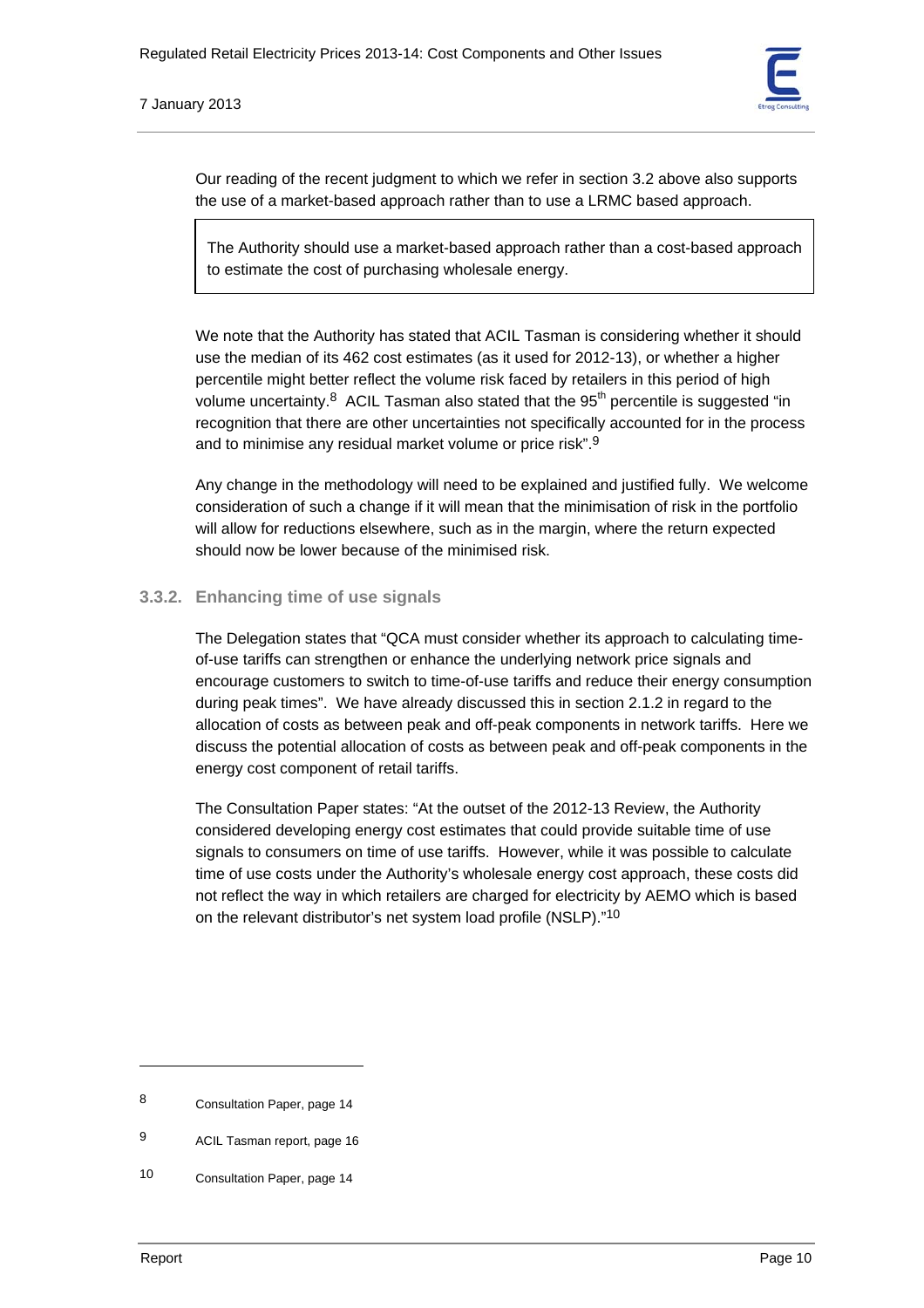

7 January 2013

We support the view that the correct way to model energy costs in the determination of regulated retail electricity prices is to match the way in which the electricity retailer settles for that energy. The Authority suggests that allowing for time of use signals in wholesale energy costs requires smart meters.<sup>11</sup> We agree that smart meters would allow for those signals. However, as an alternative to smart metering we believe the Authority should investigate what changes to the Metrology Procedure would be required to allow for time of use periods to be accounted for separately in wholesale settlement, and hence for differentiated wholesale energy costs in the determination of regulated retail electricity prices.

We note that in its submission to the Interim Consultation Paper, the Queensland Government stated: "The Government requests QCA to separately consult on whether the R component can strengthen or enhance the ToU signals of the underlying network tariffs. This is particularly important for Tariff 22 given the sub-optimal outcome that occurred during 2012-13. It is also important for Tariff 12 and other relevant transitional tariffs."<sup>12</sup> We agree the status quo is "sub-optimal". We suggest that the Authority's consultation should include a cost-benefit analysis that compares the status quo against smart metering rollout as one option, and changes to the Metrology Procedure without roll-out of smart metering as another option.

We note that the Queensland Government submission also states: "Government has had feedback from different stakeholders that it is possible to send ToU price signals whilst also using the (Energex or Ergon Energy) NSLP." The Authority should consult with the Government to ascertain what that feedback is and what other methods may achieve this outcome, and should consider including those methods as further options in its costbenefit analysis and separate consultation.

The Authority should consult separately on enhancing time of use signals in the R component of regulated retail electricity prices. The consultation should include cost-benefit analysis of various options for implementation.

# **3.3.3. Carbon costs**

The Consultation Paper states: "When estimating wholesale energy costs for 2012-13, ACIL ran two modelling scenarios, one with carbon costs and one without, to estimate how the carbon tax would affect the costs faced by retailers. The difference between the two scenarios was used as the cost allowance for carbon. In its preliminary report, ACIL has proposed to adopt the same approach to estimate carbon costs for 2013-14."<sup>13</sup>

<sup>11</sup> Consultation Paper, Table 3.1, page 15

<sup>12</sup> Submission page 15, available at www.qca.org.au/files/ER-QLDGov-Submission-InterimConsultationPaper-1112.pdf

<sup>13</sup> Consultation Paper, page 15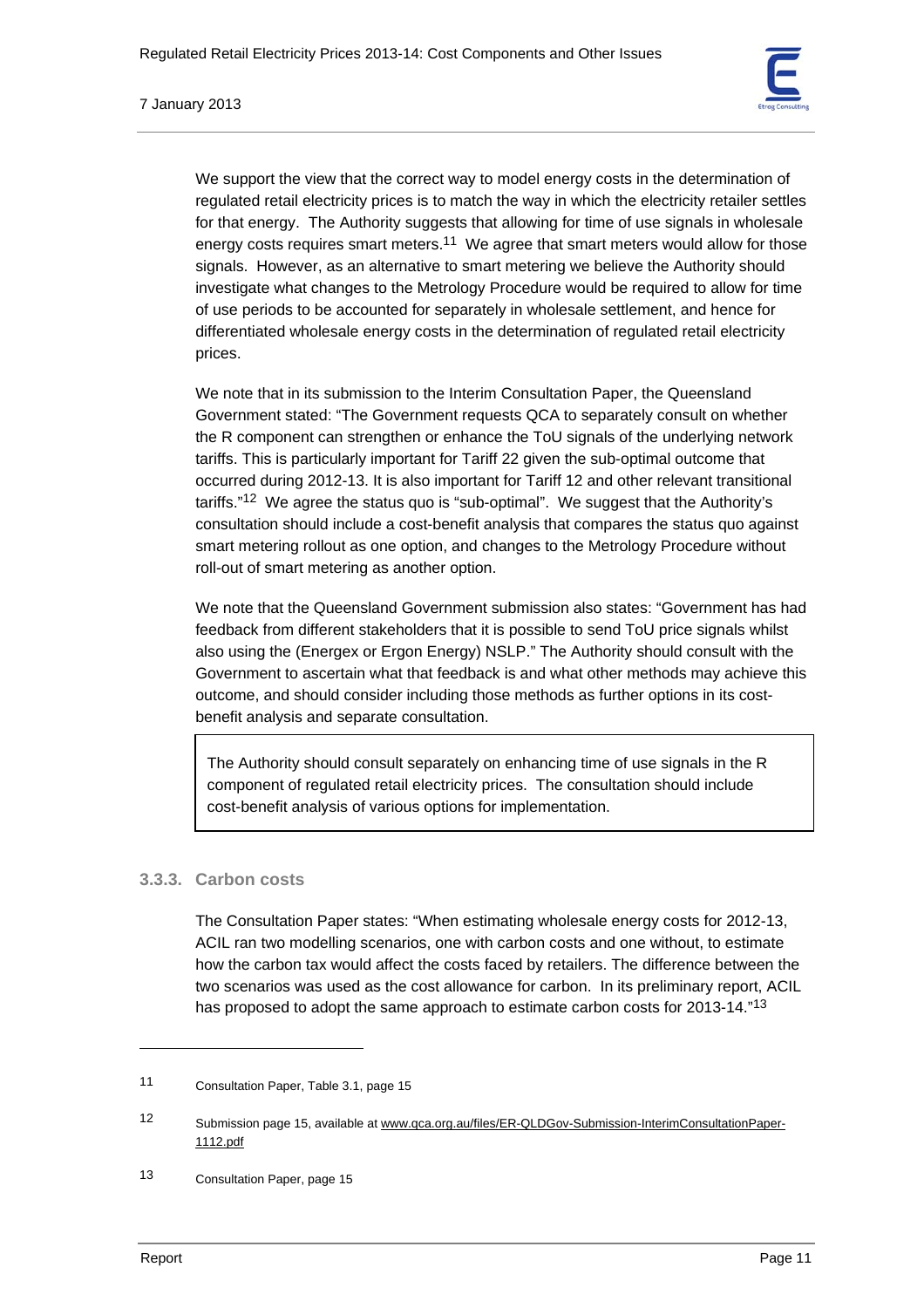#### 7 January 2013

We understand that given that a carbon tax has been implemented in Australia, the only modelling scenario that actually is used for determining the regulated retail electricity prices is the one including carbon costs. The scenario without carbon pricing is purely theoretical, and is undertaken because the Delegation requires the Authority's Draft and Final Determinations to "specify the carbon cost allowances for the relevant tariff year".

In the Final Determination for 2012-13, the Authority reported that in order to run its modelling scenario excluding carbon costs ACIL Tasman had "re-run its spot price and hedging models excluding carbon tax costs. To estimate quarterly swap contract prices without carbon, ACIL continued to apply the AFMA ACB addendum methodology and has used the quarterly NEM emissions factors between 0.89 and 0.91 as projected for 2012-13 in its Powermark Model for 2012-13."14

We have previously pointed out that the Australian Carbon Benchmark (ACB) Addendum to which the Authority has referred was published by the Australian Financial Markets Association (AFMA). AFMA published four versions, in December 2008, December 2009, March 2010 and August 2010. Each version was made available to be built into other trade documentation between contracting parties. It was a means by which parties to contracts (who may be carbon-emitting or non-carbon emitting generators or banks or other financial institutions) could choose to specify payment obligations between them in different circumstances. It is not an agreed legislative or regulatory calculation of carbon tax impact. The full "pass through" from generators to retailers (and to consumers) of the average carbon price ( $\frac{f_2}{c}$ ) for the year multiplied by the average NEM carbon intensity ( $tCO<sub>2</sub>$ -e/MWh) has also been contested.

Once carbon pricing was contemplated in Australia, as an emissions trading scheme or as a tax, the generation mix in Australia was irreversibly affected. Investment decisions and market behaviour for many years were strongly influenced based on the contemplation, expectation and final certainty of the carbon pricing scheme that was eventually influenced, and the previous considerations of other schemes that were not actually implemented. Retailers also made their own decisions on wholesale energy purchasing, contracting and hedging, based on what they observed and analysed, and their predictions for the future.

Further decisions on market behaviour and on investment and on plant closure have been made since the carbon tax has been introduced, based on the fact of its introduction, and the views of those making the plant investment and closure decisions as to the future of carbon pricing in Australia among many other factors and predictions in complex modelling. Retailers have similarly continued to purchase electricity based on the actions of generators and the behaviour of the wholesale market, as well as their own modelling, and this in turn drives bidding behaviour and the market.

<sup>14</sup> *Regulated Retail Electricity Prices 2012-13 – Final Determination*, Queensland Competition Authority, May 2012, pages 35-36, available at www.qca.org.au/electricity-retail/NEP/NEP1213/FinalDet.php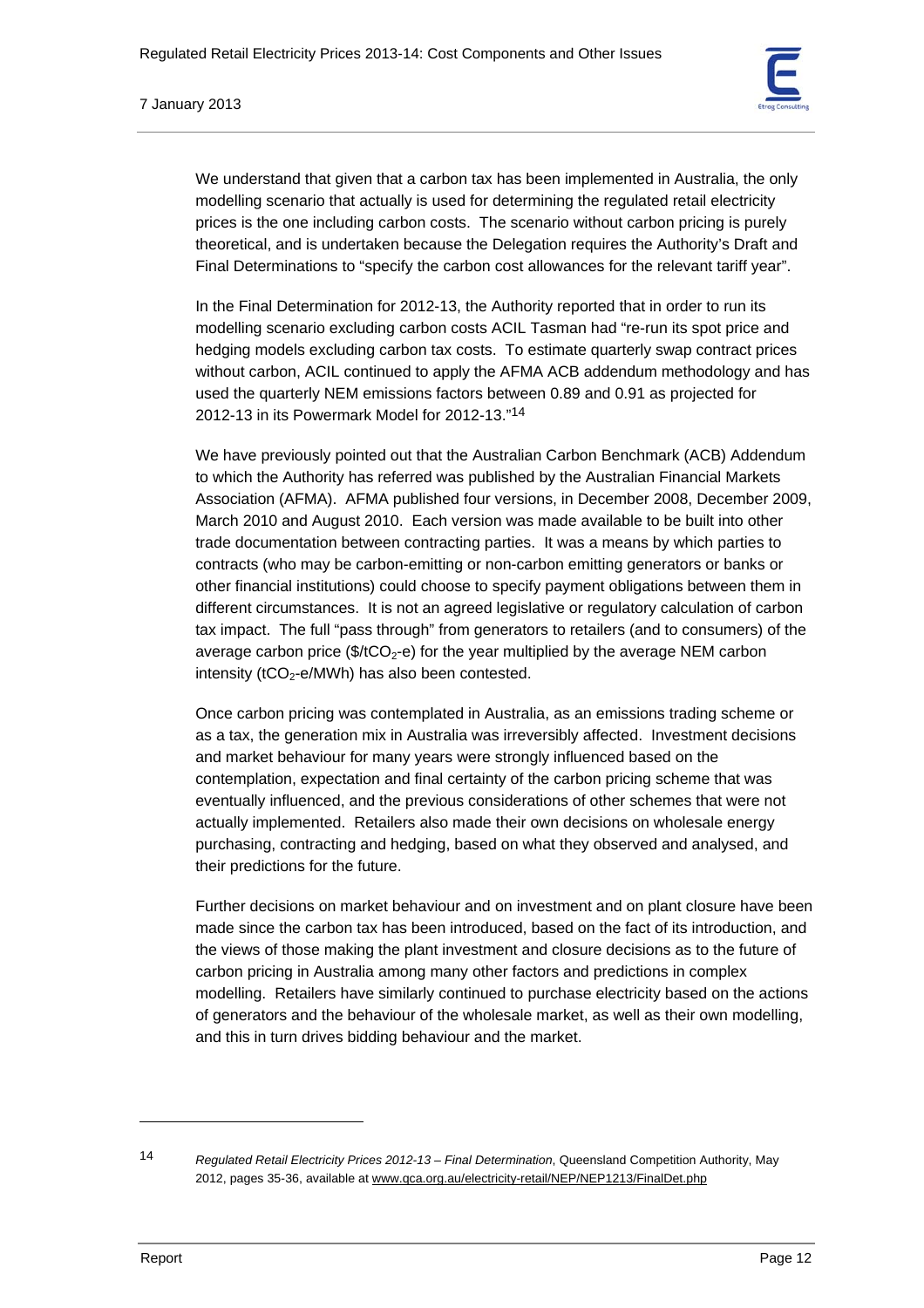

For all these reasons, it should not be thought that the calculation now of wholesale energy costs without carbon costs really represents what wholesale energy costs would have been had the carbon tax not been contemplated or implemented. Nor would it represent what wholesale energy costs would be if the carbon tax were removed now or at any time in the future.

Provided the modelling scenario without carbon costs is not used to determine regulated retail electricity prices, we do not see an issue here. But we also believe that the Authority should not just publish figures for the carbon cost allowances without making very clear the limitations of the validity of those figures.

Wholesale energy costs for setting regulated retail electricity prices should be modelled based on actual costs given the reality of the Queensland electricity industry and the legislative, regulatory and market environment in which it operates. This includes the reality of a carbon tax. If other scenarios are modelled, the results of that modelling should not be published without clear explanation of their limitations.

# **3.4. OTHER ENERGY COSTS**

# **3.4.1. Queensland Gas Scheme**

We note that ACIL Tasman has stated: "The cost of the Queensland Gas Scheme will be based on 15% cover and an average of the Gas Electricity Certificate (GEC) prices over the past four years from AFMA."15

We concur that the cost of the Queensland Gas Scheme should be based on 15% cover and an averaging of Gas Electricity Certificate (GEC) prices from AFMA. We propose that the length of time over which they are averaged should be the same as the length of time over which the purchasing of contracts occurs for hedging of wholesale energy costs. We see no basis for an extended period for contracting for GECs as against wholesale energy.

Should the Authority consider a change in its Draft Determination to move away from using market prices to estimate the cost of GECs, it should refer to our previous submissions on the subject, and to the Authority's own publications for reasons as to why its view should not be changed in this respect.

The cost of the Queensland Gas Scheme should be based on 15% cover and an averaging of Gas Electricity Certificate (GEC) prices from AFMA. The length of time over which they are averaged should be the same as the length of time over which the purchasing of contracts occurs for hedging of wholesale energy costs.

<sup>15</sup> ACIL Tasman report, page 16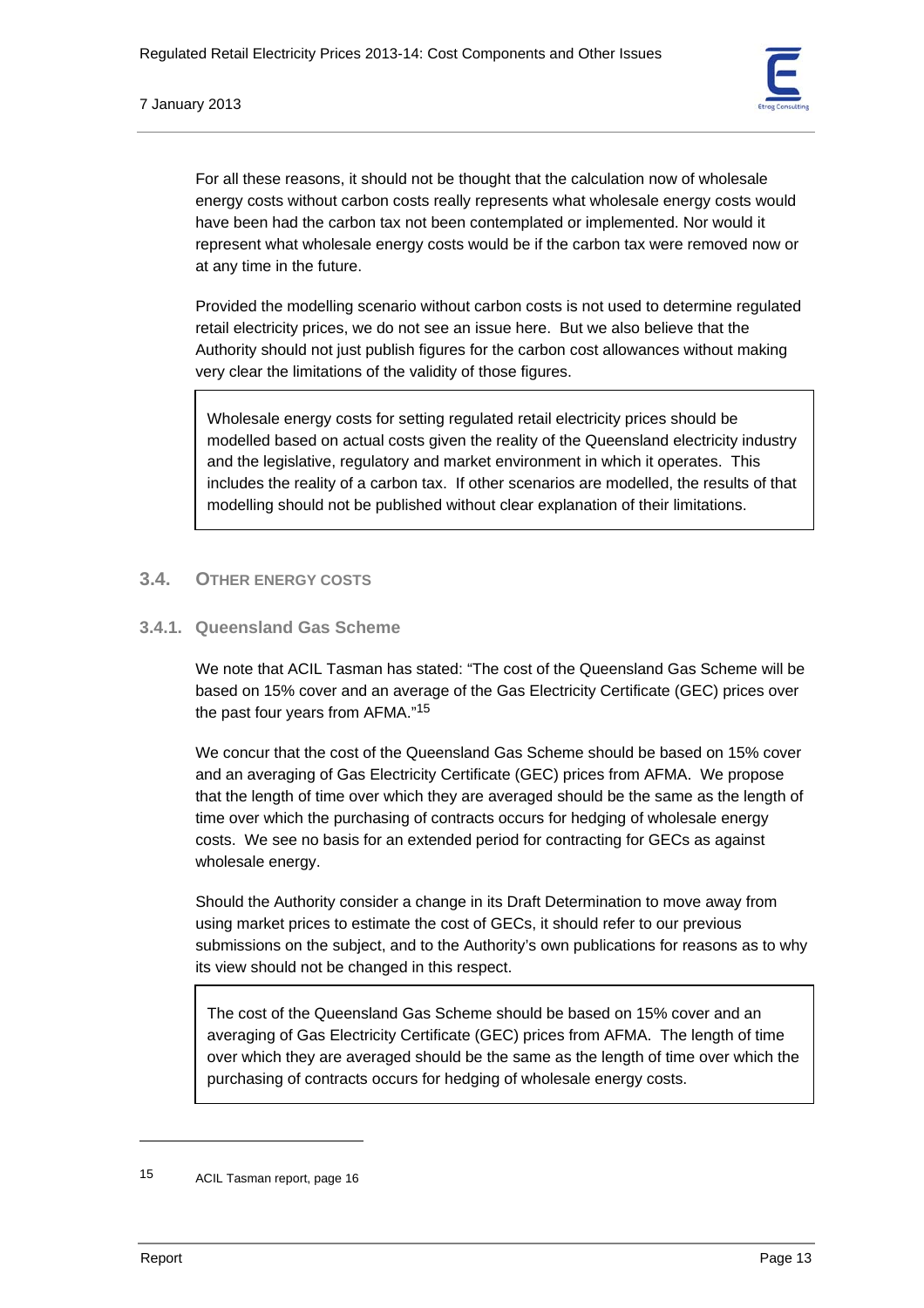

# **3.4.2. Enhanced Renewable Energy Target scheme**

On 1 January 2011, the Renewable Energy Target scheme was split into two separate schemes – the Small-scale Renewable Energy Scheme (SRES) and the Large-scale Renewable Energy Target (LRET), collectively known as the Enhanced Renewable Energy Target.

# **The Large-scale Renewable Energy Target (LRET)**

The LRET sets annual targets for the amount of electricity that must be generated by large-scale renewable energy projects like wind farms. Retailers must purchase a set number of Large-scale Generation Certificates (LGCs), which is determined on the basis of achieving the annual target. The number of LGCs required to be surrendered by retailers to discharge their liability each year is determined by ORER's Renewable Power Percentage (RPP). Retailers are required to surrender STCs and LGCs to fulfil their ERET obligations. If a retailer fails to meet its obligations, it will incur a penalty.

We support the use of market-based data to estimate the costs of Large-scale Generation Certificates (LGCs). We agree with the Authority that a market-based approach is more likely to reflect the costs to retailers of complying with various environmental schemes and that it is superior to a Long Run Marginal Cost (LRMC) based approach for a range of reasons.

# **The Small-scale Renewable Energy Scheme (SRES)**

The SRES covers small-scale technologies such as solar panels and solar hot water systems installed by households and small businesses. Retailers have an obligation to purchase Small-scale Technology Certificates (STCs) based on the expected rate of STC creation, which is determined by the Office of Renewable Energy Regulator's (ORER) Small-scale Technology Percentage (STP).

We concur with estimating SRES compliance requirements using the binding 2013 STP target for the first half of the pricing period and the non-binding 2014 target for the second half of the pricing period. This is consistent with how compliance costs were estimated for 2012-13.

Should the Authority consider a change in its Draft Determination to move away from using the binding 2013 STP target for the first half of the pricing period and the nonbinding 2014 target for the second half of the pricing period, it should refer to our previous submissions on the subject, and to the Authority's own publications for reasons as to why its view should not be changed in this respect.

As previously, we would be concerned if the Authority were to continue to rely on the ORER's Clearing House price of \$40 to estimate the costs to an efficient representative retailer of purchasing its STCs for 2013-14. We note that the Authority and ACIL Tasman have previously both acknowledged that a proportion of STCs are being purchased based on market prices that are readily available.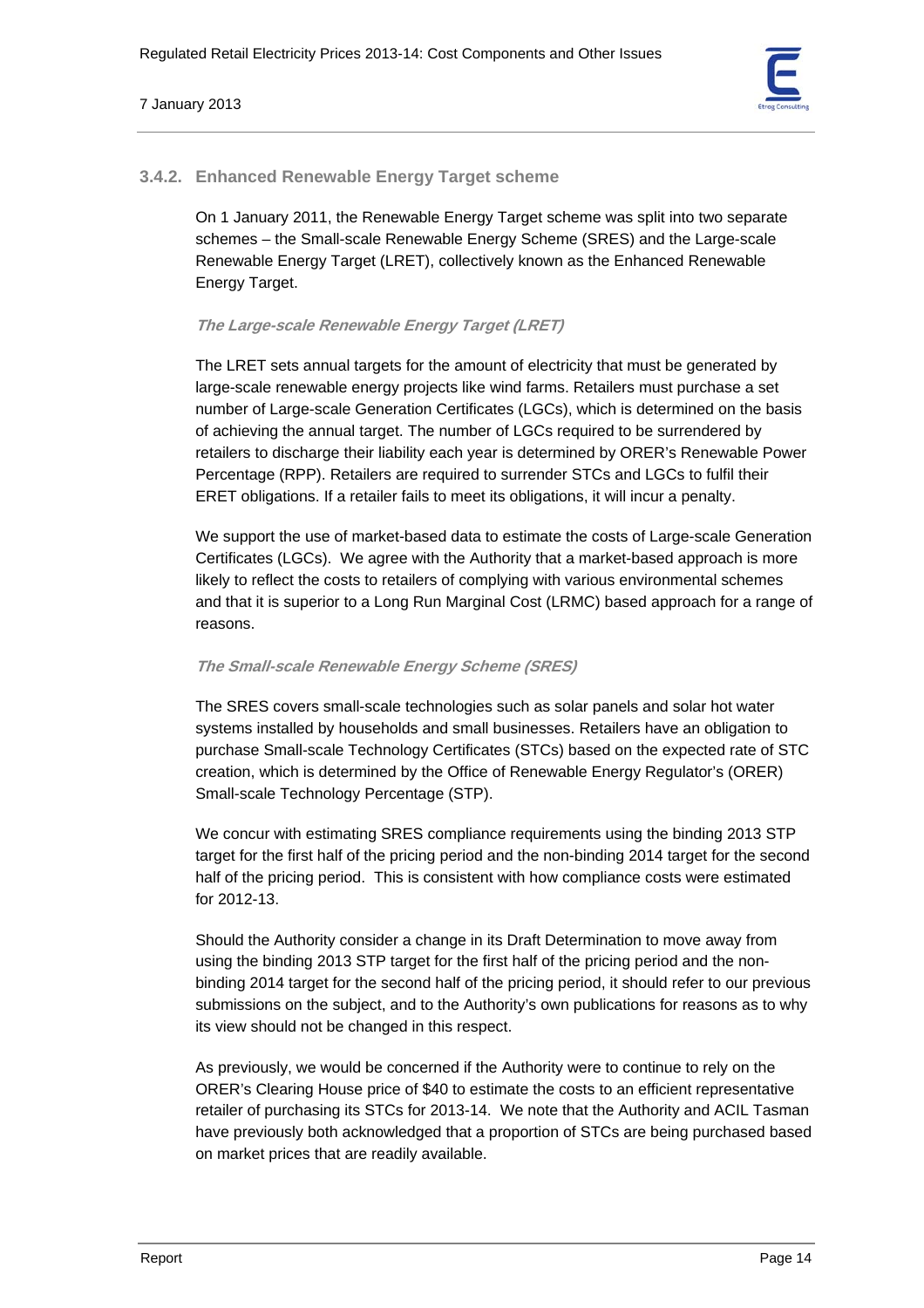

"For the 2012-13 Determination, the Authority … calculated the cost of meeting these targets using the clearing house price of \$40, after ACIL advised that at that time it would be difficult to estimate the proportion of STCs that were being traded outside the market. ACIL also expected the difference between market prices and the clearing house price to be short term and diminishing over time."16

We do not accept this approach. Essentially in taking this approach the Authority estimated the proportion of STCs likely to be traded in 2012-13 outside the Clearing House, and has deemed that estimate to be zero. We do not believe that the Authority can justify zero to be the best estimate of the proportion of STCs likely to be traded in 2012-13 outside the Clearing House. Therefore, this approach does not comply with the Authority's obligation under its Delegation.

Even if the difference between market prices and the clearing house price is diminishing over time, that is not a valid reason to reject usage of market prices, and anyway the Authority's own analysis suggests this may not be correct: "ACIL also expected the difference between market prices and the clearing house price to be short term and diminishing over time. However, the latest survey data from AFMA indicates that STCs are still being traded at a 20% discount to the clearing house price."17

The Authority is now required to make the best estimate it can of the proportion of STCs likely to be traded in 2013-14 outside the Clearing House, and we suggest that the fact that there are trades and market prices will show that best estimate not to be zero. As stated by ACIL Tasman: "an active market for STCs has developed outside the clearing house".18

The market prices are known. Again in the words of ACIL Tasman: "The current market price (as at February 2012) for STCs is around \$31".19 According to the Clean Energy Council (CEC), the current market price at 10 April 2012 was \$28.90. As at 4 January 2013, the current market price is \$32.15.20 ICAP Energy Australia also posts frequent updates to STC prices on its blog.21

These prices are consistent with references in the current Consultation Paper as quoted above to STCs being traded at 20% to 25% discount to the clearing house price.

<sup>16</sup> Consultation Paper, pages 18-19

<sup>17</sup> Consultation Paper, page 19

<sup>18</sup> ACIL Tasman report accompanying the Draft Determination 2012-13, page 54

<sup>19</sup> ACIL Tasman report accompanying the Draft Determination 2012-13, page 54

<sup>20</sup> Source: www.cleanenergycouncil.org.au. It may be possible to obtain historic price data from the CEC, or from TFS Green from whom the CEC sourced its data – see www.cleanenergycouncil.org.au/cec/resourcecentre/REC-prices/STC-further-info

<sup>21</sup> See www.icapenergy.com.au/blog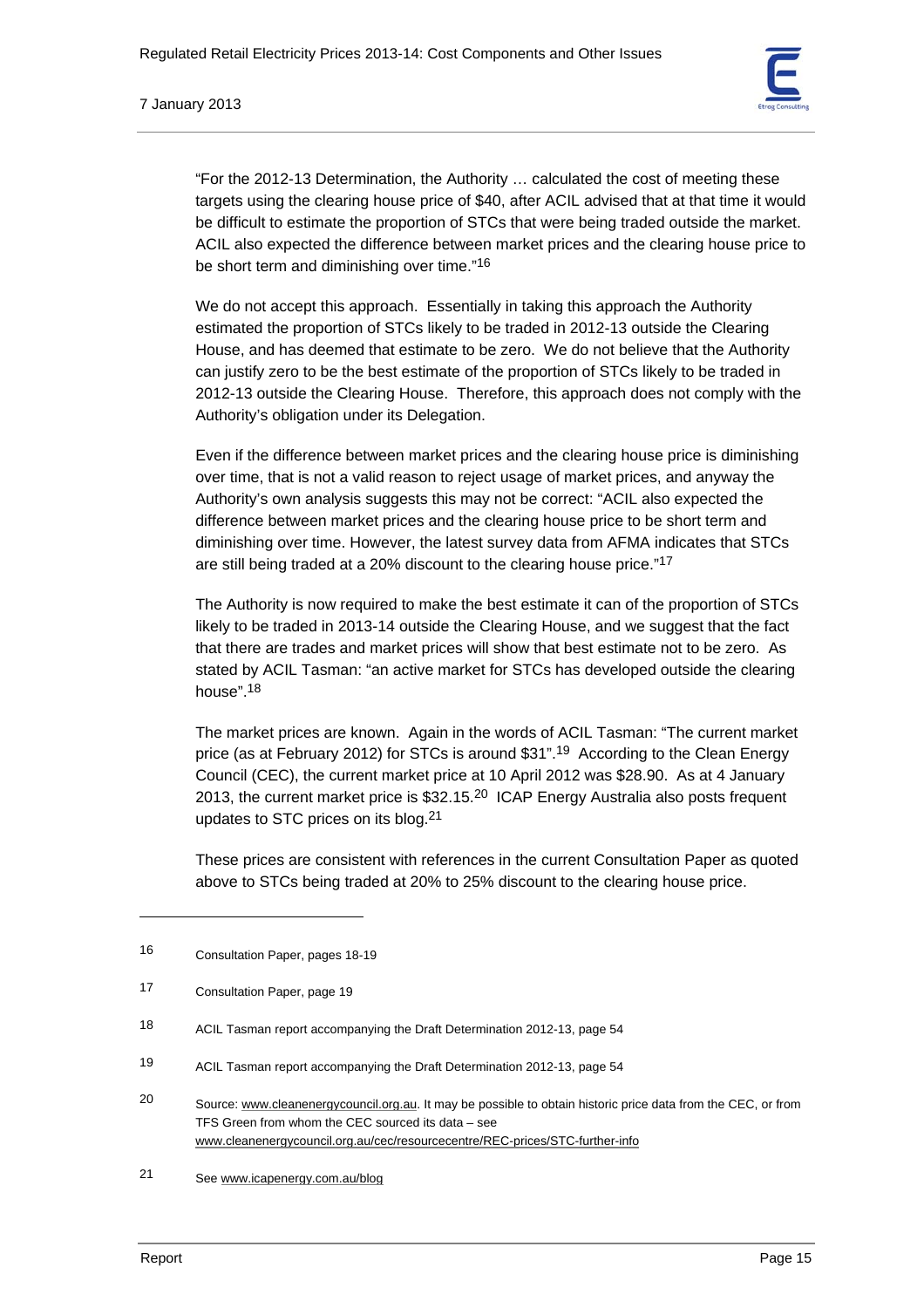

All that remains is to estimate the proportion of STCs being traded. The proportion is not zero. If ACIL Tasman and the Authority cannot provide a more appropriate estimate, we will provide one. According to a newspaper report in February 2012:<sup>22</sup>

The oversupply of certificates has pushed down the market price to about \$31, meaning trade on the government registry is virtually paralysed with a backlog of more than \$280 million worth of certificates.

''It does mean that if people took at face value they would get \$40 and put them in the (government) clearing house, they will wait a long time,'' said John Grimes, chief executive of the Australian Solar Energy Society. ''The message to those people is that really there is no guarantee that those certificates will ever be cleared out of there. I certainly don't see the price of certificates rising to \$40.''

The delay is also hitting installers, who often take the certificates off the buyer's hands in return for an up-front discount. One major firm, which did not want to be named, told The Age it was pulling its certificates out of the government registry and selling them on the market at an estimated drop in value of \$1 million.

On that basis, we propose an estimate that the percentage being purchased through the clearing house is zero, and the percentage being traded at market prices is 100%.

We note that this would be consistent with the final report published by the Independent Competition and Regulatory Commission (ICRC) of the ACT on 8 June 2012, which stated:23

In the draft report, the Commission proposed a shift away from the clearing house price to a market-based approach. The Commission developed this approach based on its preference to where possible rely on market-data and to ensure consistency with the approach applied to the calculation of LGC prices.

…

The submission from ActewAGL Retail argued that SRES costs should be based on the CER's clearing house price. This was the approach adopted in the 2011-12 price reset. A liquid secondary market has developed in STCs since their inception in January 2011, and consequently the Commission now has available from ICAP a daily reference price for STCs. These prices reflect the levels at which STCs are being traded in the market.

22 *Cloudy outlook for solar rebates*, David Wroe, 6 February 2012, available at http://www.theage.com.au/opinion/political-news/cloudy-outlook-for-solar-rebates-20120205-1qztn.html

23 *Retail prices for franchise electricity customers 2012-14*, Final report, Report 4 of 2012, June 2012, ICRC, pages 13-15, available at www.icrc.act.gov.au/energy/electricity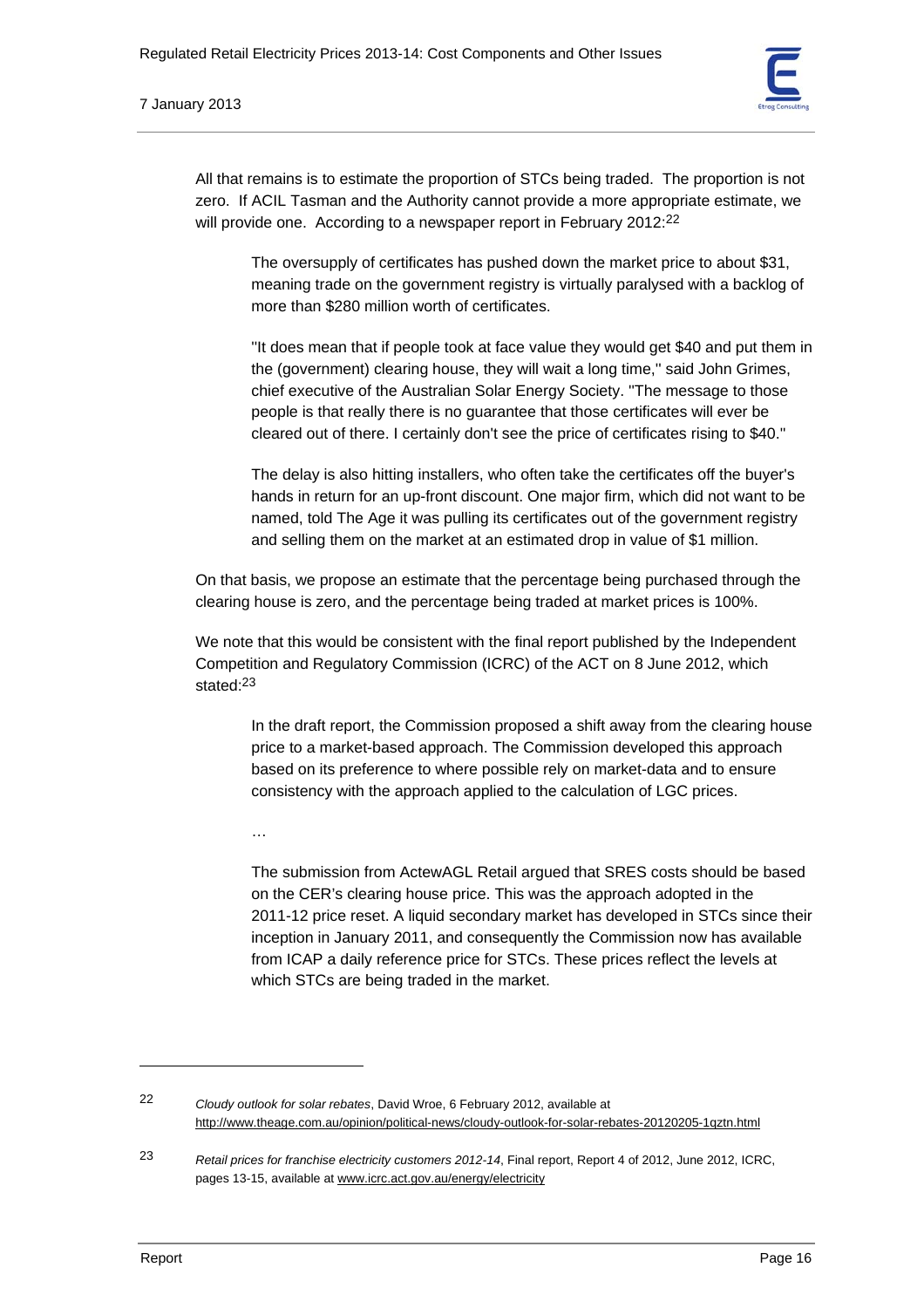Moreover, the Commission has investigated the volumes of certificates available in the market and is of the view that at this time there is sufficient liquidity available to comfortably service the ACT's regulated load. The Commission believes there is a robust case for the use of market data to estimate the costs of STCs and is of the view that ICAP daily STC reference price is the most relevant source.

We have hereby responded to all of the concerns previously raised by the Authority and ACIL Tasman in regard to using market prices for STCs. We have shown that there is a liquid market, and that prices are readily available. As stated by ICRC: "there is a robust case for the use of market data to estimate the costs of STCs". We commend this approach to the Authority.

In estimating the cost of Small-scale Technology Certificates (STCs), the Authority should take into account the fact that an active market for STCs has developed outside the clearing house, and the current market price for STCs is well below the official \$40 price. An efficient representative retailer should be expected to be taking advantage of that market and not paying \$40 to purchase its STCs.

# **3.4.3. NEM participation fees and ancillary services charges**

Given that changes in NEM participation fees and ancillary services charges are relatively stable from year to year, we agree with the Authority that it is reasonable to use historical data in forecasting these costs.24

# **3.5. ENERGY LOSSES**

We agree that the Authority should apply transmission and distribution losses published by AEMO to all energy cost components. We note that as AEMO publishes its Distribution Loss Factors and Marginal (transmission) Loss Factors in September of each year, the Authority's 2012-13 determination relied on the losses for the 2011-12 year as these were the most recent available at the time. Similarly, the Authority will be required to use 2012-13 losses in its 2013-14 Determination.25

<sup>24</sup> Consultation Paper, page 19

<sup>25</sup> Consultation Paper, page 20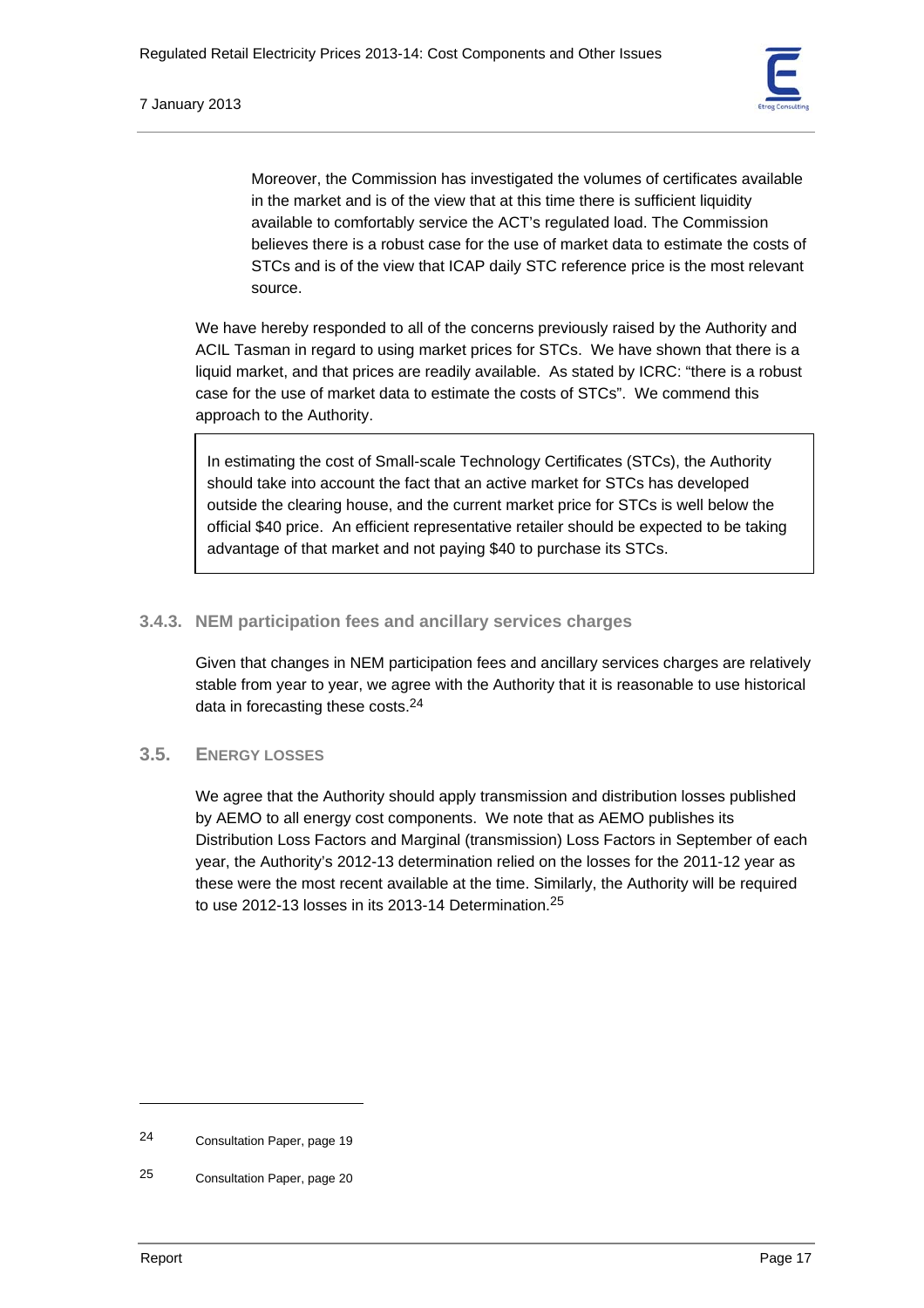However, there are not single distribution and transmission loss factors published by AEMO to cover the whole of Queensland. There are different factors applying across the State, and they vary considerably, and the Consultation Paper did not set out in more detail which factors would be used. We refer the Authority to its previous documentation for some of the additional details,<sup>26</sup> and expect more detail will be set out in the Draft Determination for 2013-14.

For example, if averages are to be applied, how will they be applied? If different loss factors are to be applied to different tariffs, that should also be explained.

<sup>26</sup> See for example the Final Determination for 2012-13, pages 43-44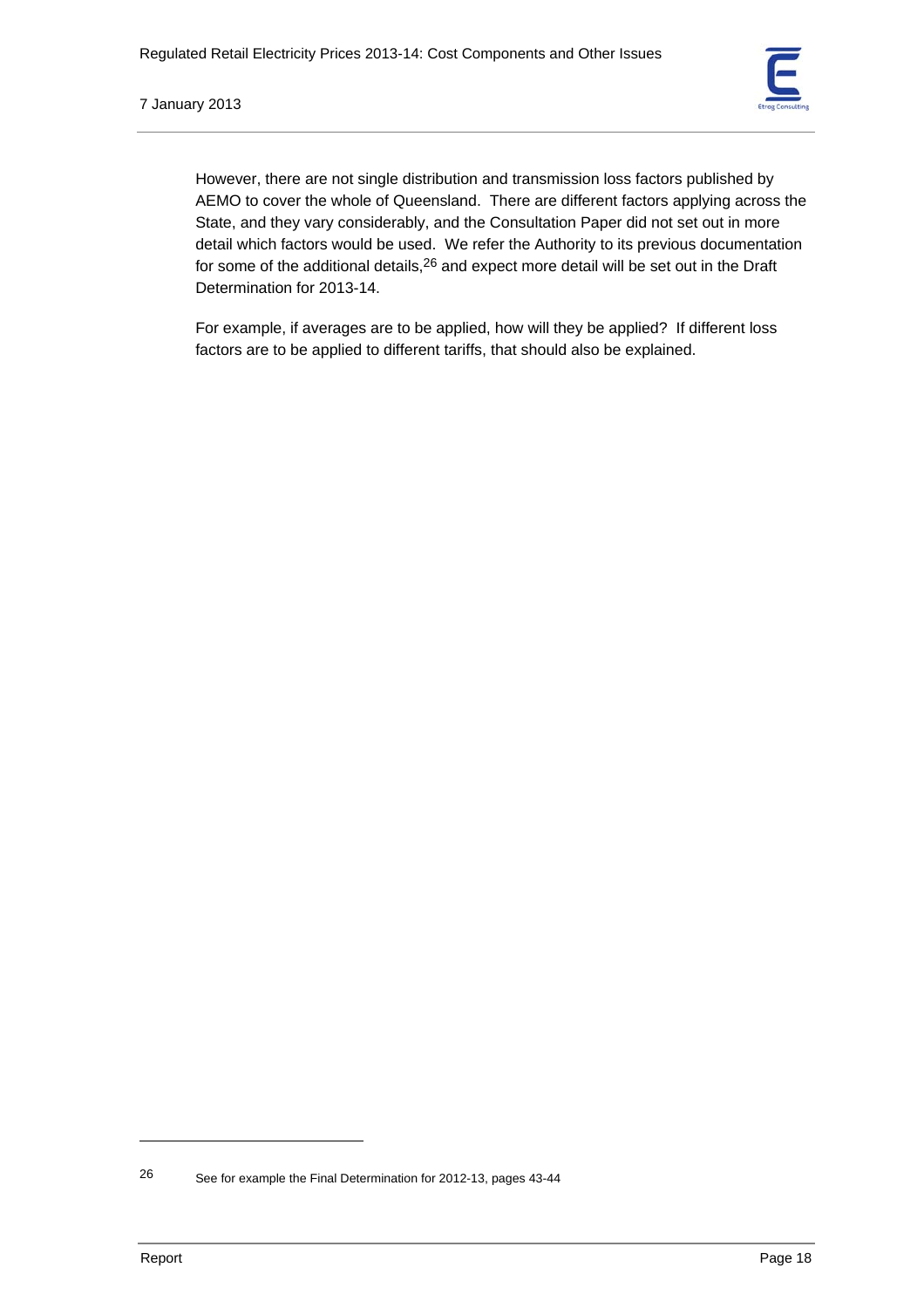

# **4. RETAIL COSTS**

# **4.1. INTRODUCTION**

The Delegation requires that the Authority must use the Network (N) + Retail (R) cost build-up methodology when working out notified prices. Chapter 4 of the Consultation Paper discusses retail costs and sets out stakeholders' views on an appropriate allowance for retail operating costs and an appropriate retail margin, as well as some preliminary observations from the Authority.

# **4.2. RETAIL OPERATING COSTS**

Retail operating costs relate to the costs of the services provided by an electricity retailer to its customers and typically include customer administration (including call centres), corporate overheads, billing and revenue collection, IT systems, and regulatory compliance.

In the past, the Authority has also considered retail operating costs to include customer acquisition and retention costs (CARC), which include costs associated with marketing, advertising and sales overheads.

We support the use of benchmarking based on the Authority's 2012-13 approach to determining the retail operating cost allowances, subject to the following issues.

# **4.2.1. Adjustments to benchmarks**

We agree that it is appropriate to make some adjustments to account for jurisdictional differences where reliable information on the individual cost components exists, but we continue to caution that with substantial adjustment up or down, the benchmark approach will lose its validity, as it will morph into an actual costs approach that is not properly thought through.

# **4.2.2. Customer Acquisition and Retention Costs (CARC)**

We believe that there is no justification for including an allowance for CARC in retail operating costs.

# **Treatment of CARC in other Australian jurisdictions**

Customer acquisition costs and retention costs were originally included in retail price determinations in NSW in 2007 when IPART was required to consider a mass market new entrant, and this approach was then copied in other Australian jurisdictions.

Not all jurisdictions accepted this approach.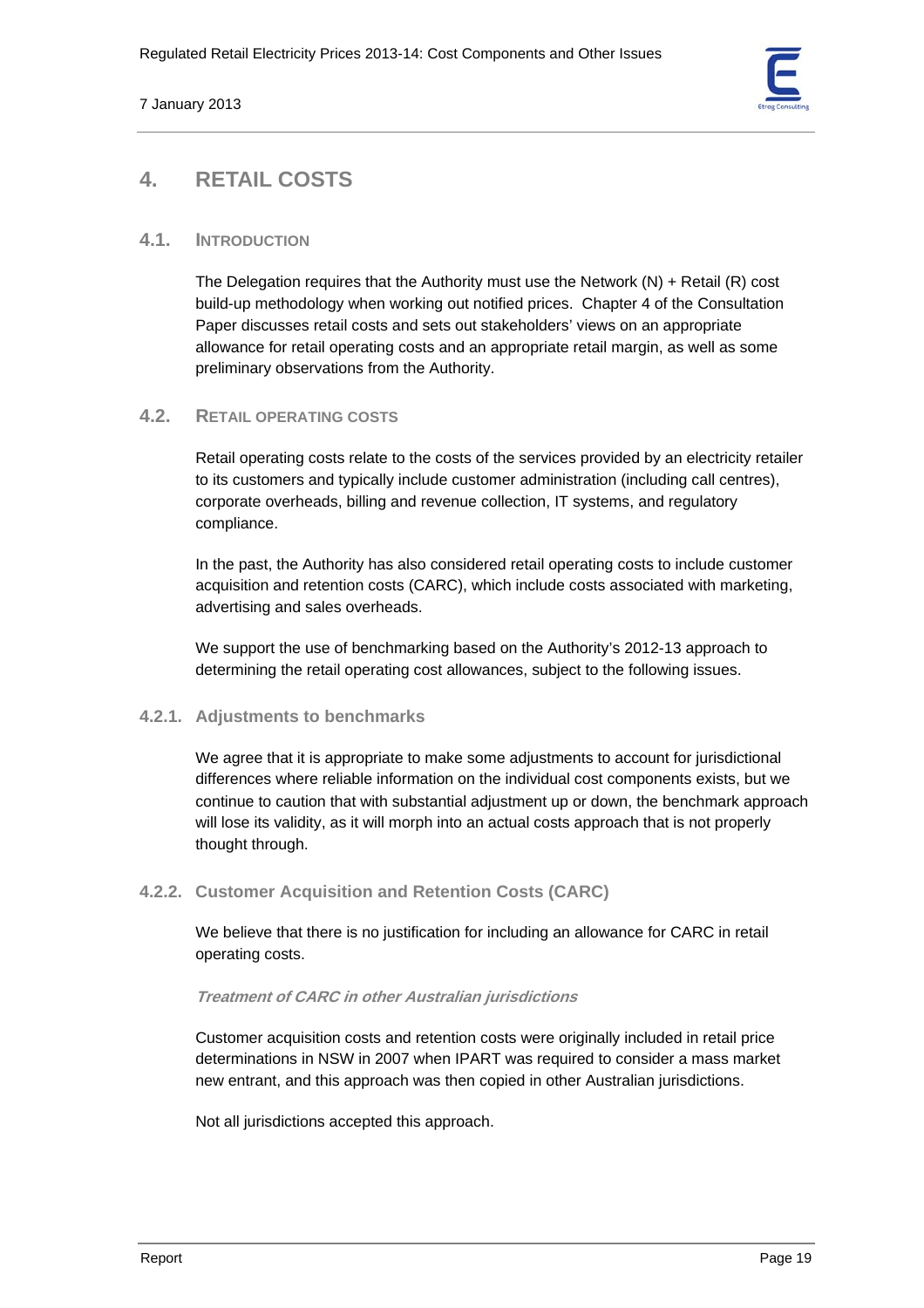#### 7 January 2013



#### **Victoria**

There was never any allowance for customer acquisition costs or retention costs in any of the regulated retail tariffs that were set in Victoria, and competition still thrived. Victoria was still then considered to be the most competitive electricity market with the highest rates of customer churn and transfer anywhere in the world. This shows that an allowance for customer acquisition costs or retention costs is not required in order to create "headroom" for competition to develop.

**ACT** 

In the ACT, ICRC has consistently refused to include an allowance for CARC in its regulated retail prices, and has only allowed instead for "sales and marketing, being primarily the costs of communicating the TFT [Transitional Franchise Tariff] arrangements" as efficient costs.27

For example, in a previous determination, ICRC countered arguments that an allowance for CARC needed to be included in regulated tariffs to encourage competitive behaviour, by stating the following:28

*… the Commission considers that a 'regulated' franchise tariff, where franchise customers are able to benefit from ActewAGL Retail's economies of scale and where customer acquisition costs are not included in the franchise tariff, is likely to provide greater benefits to customers than a notional 'competitive' tariff that is determined by the Commission.* 

We concur with this view of ICRC. CARC has no place in regulatory tariff determinations that have appropriate terms of reference.

#### **Proposed treatment of CARC in Queensland**

The regulated retail electricity tariffs apply to customers that have not chosen a competitive market offer, and to customers that specifically request to be put on a regulated tariff. There are no customer acquisition costs or retention costs involved in offering regulated retail electricity tariffs, and no allowance should be made for such costs in the regulated tariffs. While some jurisdictions have included these costs in their calculations on setting regulated retail tariffs, this was because their Terms of Reference required them to do so.

<sup>27</sup> *Final determination: Investigation into retail prices for non-contestable electricity customers in the ACT*, ICRC, May 2003, section 4.7, available at http://www.icrc.act.gov.au/\_\_data/assets/pdf\_file/0009/16677/finaldeterminationretailpricesmay2003cw.pdf – and quoted in later ICRC determinations ever since

<sup>28</sup> *Final Decision: Retail prices for non-contestable electricity customers 2010–12*, Report 7 of 2010, ICRC, June 2010, page 54, available at http://www.icrc.act.gov.au/\_\_data/assets/pdf\_file/0018/194310/Report\_7\_of\_2010\_11\_June\_2010.pdf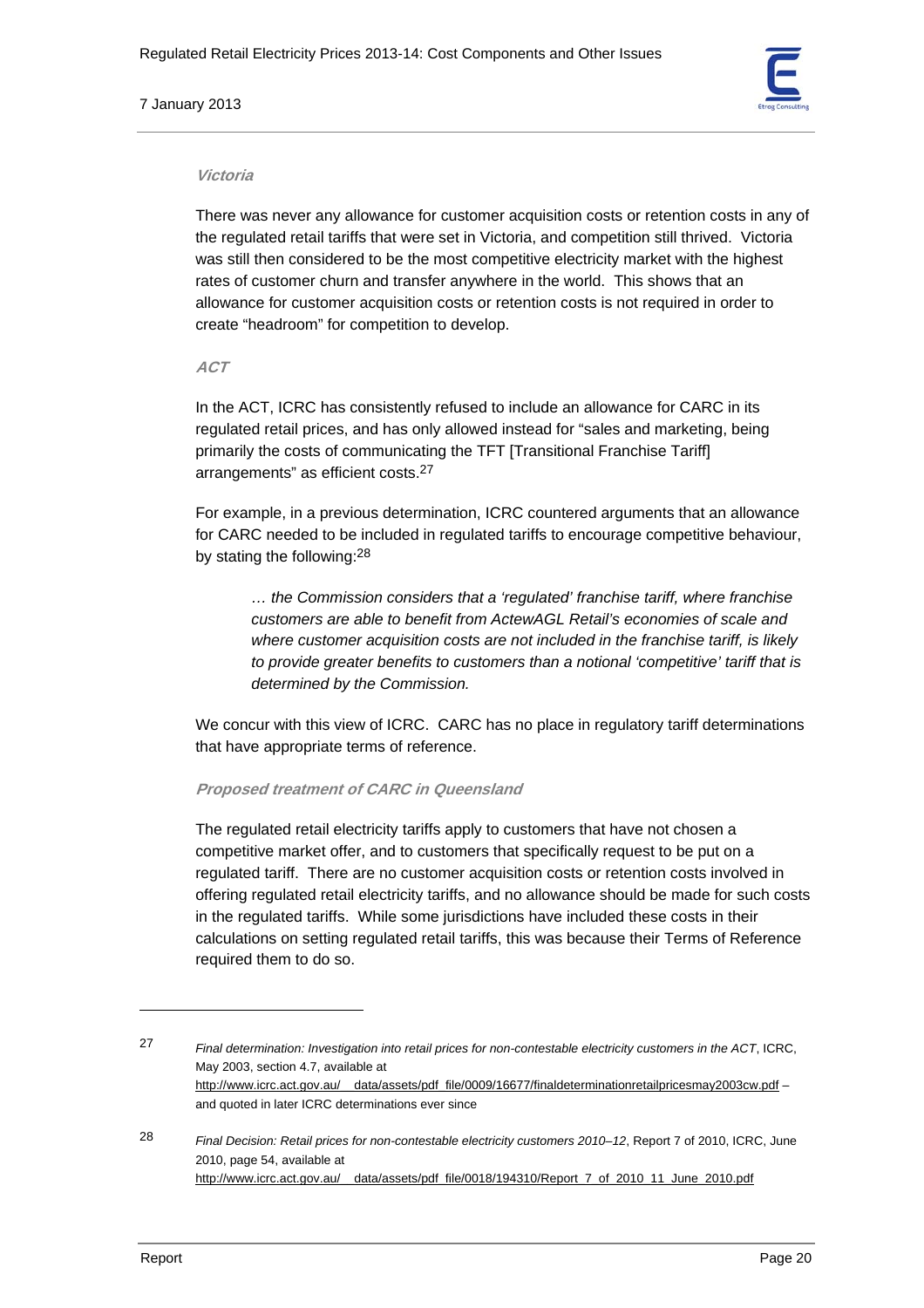No allowance should be made for customer acquisition and retention costs (CARC) in regulated retail electricity prices in Queensland.

We note that the previous inclusion of CARC by the Authority in Queensland explicitly allows for marketing to support a competitive market. It implicitly recognises that there is effective competition in the electricity market in the Energex area, because an efficient representative retailer would only be expending any funds on customer acquisition and retention if that was the case. Because of the Queensland Government's Uniform Tariff Policy, it also has the side effect that Ergon Energy customers are paying for the costs of customer acquisition and retention, even where there is no effective competition, and therefore no funds are being expended on those activities.

We are particularly concerned regarding the statement of the Authority in its Final Determination that it "will maintain the current, perhaps generous, CARC component going forward".29 This was presented without any further analysis.

Any allowance for CARC should be reasonable, not generous. Analysis of Table 4.3 on page 58 of the Final Determination shows clearly that the Queensland allowance for CARC is above that allowed in NSW and South Australia, and in other jurisdictions no allowance for CARC was given. If there has to be an allowance for CARC in Queensland, it should instead be much lower, given that only a proportion of customers in Queensland are reasonably open to contestability, as against all customers in those other two states. We propose that if there is to be an allowance for CARC in Queensland, it should be set at a rate benchmarked against NSW and South Australia, with an adjustment for the proportion of customers in those areas of Queensland where there is effective competition.

If the Authority is to make an allowance for CARC, it should be at a much lower level than that allowed in the Final Determination for 2012-13.

# **4.3. RETAIL MARGIN**

We concur with the view of the Authority "that the retail margin should compensate retailers for systematic risks through the retail margin while non-systematic risks are compensated for elsewhere in the determination".30

<sup>29</sup> Final Determination 2012-13, page 58

<sup>30</sup> Draft Determination for 2012-13, page 63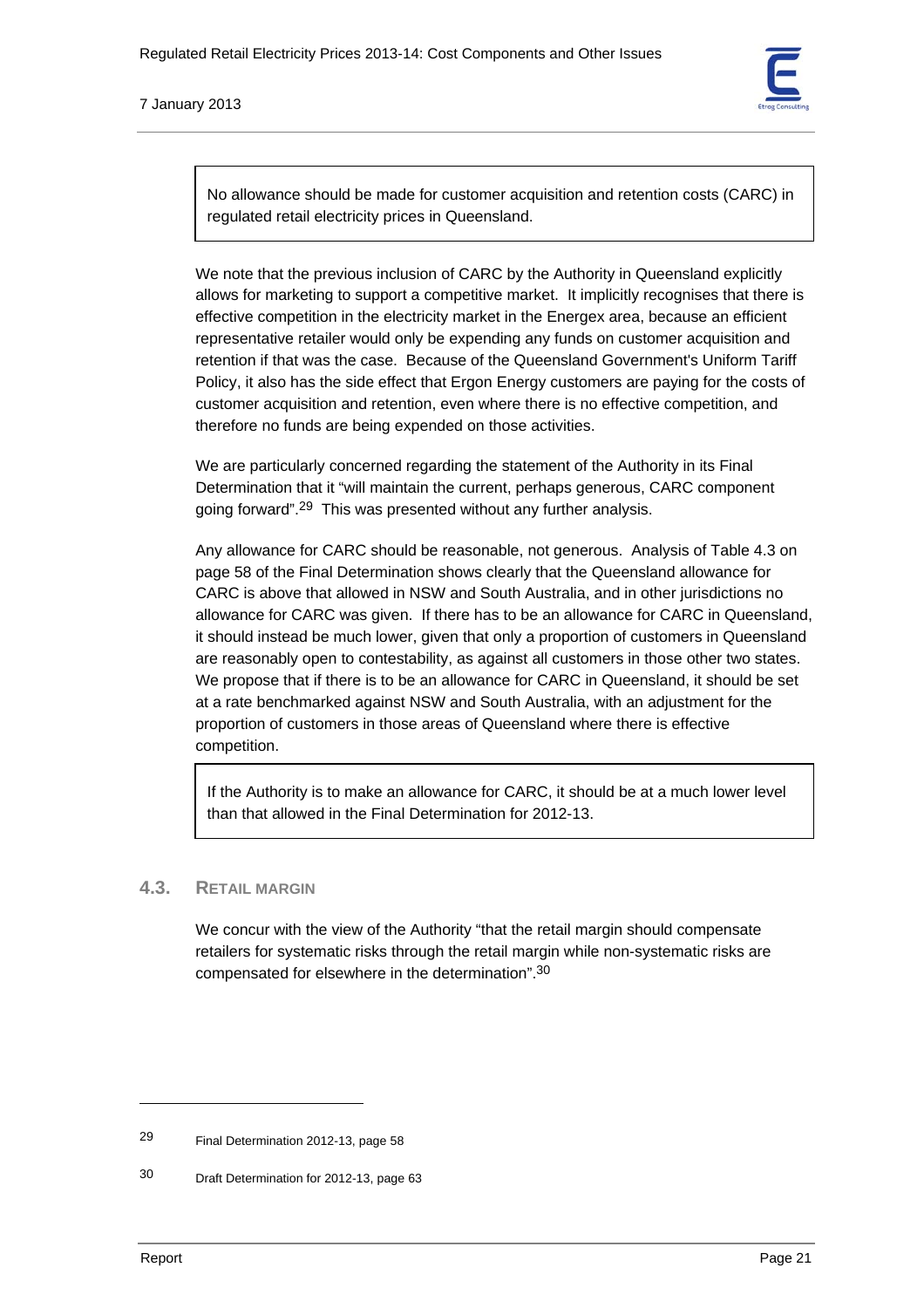

We do not believe that it was appropriate to increase the margin from 5% to 5.4% in 2012-13. The justification for the increase seemed to be that 5.4% is the mid-point of the reasonable range of 4.8% to 6% found by consultants in NSW. $31$  The justification was made notwithstanding that the current retail margin of 5% also falls within the reasonable range. The Authority itself said that "the current 5% margin in Queensland is not unreasonable" and "the new pricing approach being established in this determination should reduce the risks faced by retailers in Queensland relative to the previous BRCI approach, including better alignment of the cost structure and price structure and the pass through of network costs".32

This being the case, the allowed margin in 2012-13 should have been lower, and certainly not higher, than the previous 5% level under the BRCI.

The arguments on page 75 of the Final Determination for 2012-13 regarding an LRMC floor are also not relevant to the retail margin since those are not systematic risks. If a LRMC floor were appropriate, it would have been incorporated in the energy costs. The Authority rightly did not include LRMC in energy costs, and the retail margin is not the place to add something extra to offset a good decision elsewhere in a pricing determination.

The Authority also stated: "The Authority also notes that, unlike IPART, it has included a specific allowance for head room of 5% which, in combination with the margin, means that the potential gap over total allowed costs available to retailers is close to 11% in total."33 This is far in excess of any such allowance in other Australian jurisdictions.

The gross retail margin of 5% of total costs that was allowed in the Benchmark Retail Cost Index (BRCI) calculations is realistic, and should not be any higher in the new tariffs. Instead, it should be lower, because the retailers will be compensated based on efficient costs, rather than the BRCI mechanism that might have borne no relationship to their actual efficient costs and was not cost-reflective. Under the BRCI, retailers therefore faced higher risks than should be the case under the new framework for setting regulated retail prices.

<sup>31</sup> Final Determination for 2012-13, pages 74-75

<sup>32</sup> Final Determination for 2012-13, pages 74-75

<sup>33</sup> Final Determination for 2012-13, page 75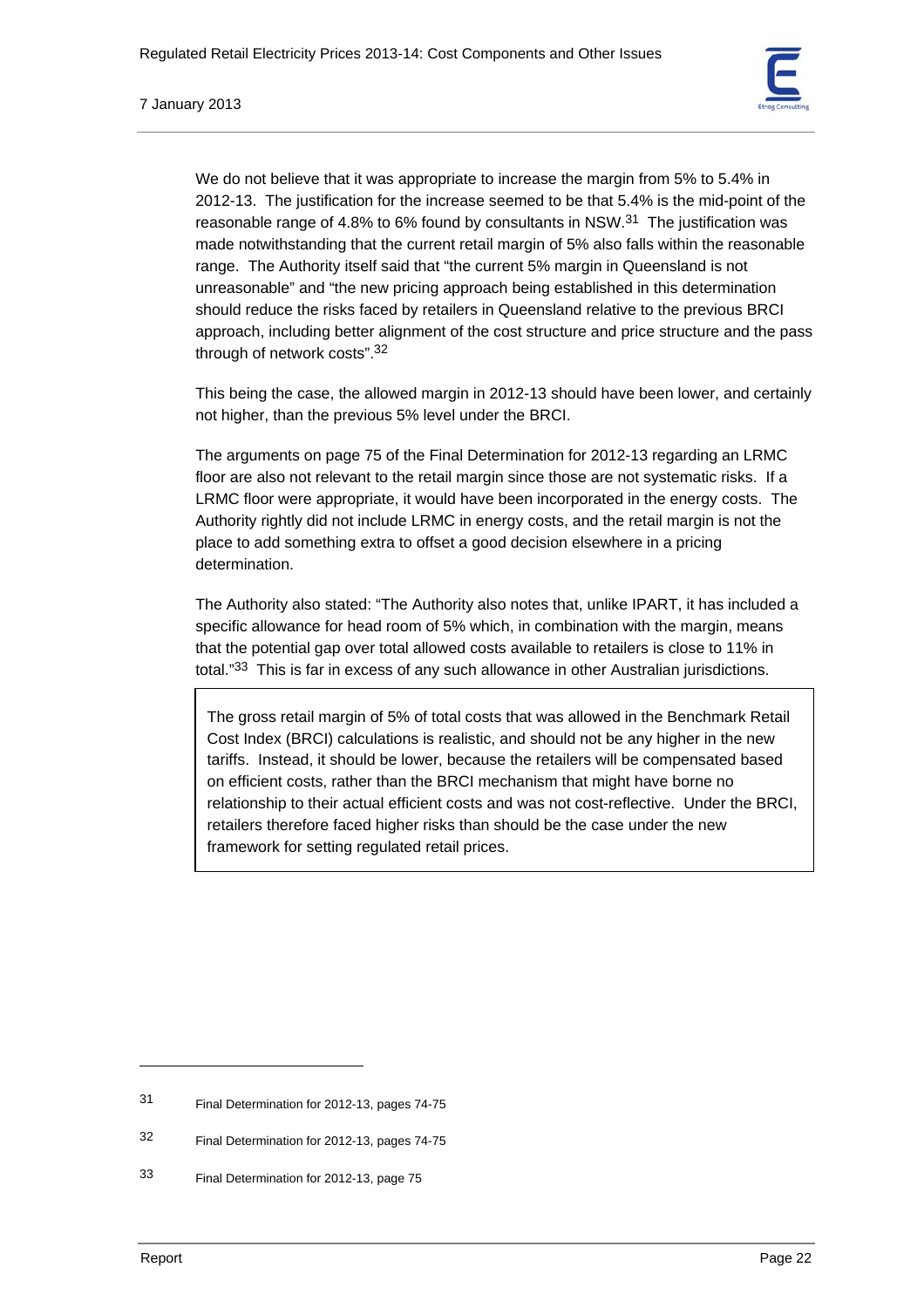

# **5. COMPETITION AND OTHER ISSUES**

# **5.1. COMPETITION CONSIDERATIONS**

In its Final Determination for 2012-13, the Authority decided to include an additional allowance for head room of 5% of cost-reflective prices for all tariffs.

We have many concerns regarding this decision, which we discuss in this section of our report.

# **5.1.1. The role of competitive activity to derive longer term benefits for consumers**

We understand that the Delegation requires that, in making a price determination for each tariff year, the Authority must have regard to the effect of the price determination on competition in the Queensland retail electricity market.

We also accept that there is some longer term benefit to be derived by maintaining an actively competitive market rather than pursuing a short term minimum price approach which may stifle or eliminate competition from the market.

However, we have some concerns with the following paragraph in the Final Determination:34

> The longer term benefit derives from the downward pressure on prices that competition naturally brings to the market. By setting regulated prices somewhat higher than full cost, retailers will be attracted to enter the market and, as they compete for market share, non-regulated prices will be driven down. The more active the competition, the closer retailers will reduce prices to their individual, efficient costs of supply. While regulated prices will be unaffected, customers should be able to access lower priced market offers from competing retailers. Consumers should also benefit from improved service quality and choice.

It may be true that "by setting regulated prices somewhat higher than full cost, retailers will be attracted to enter the market and, as they compete for market share, non-regulated prices will be driven down" in the shorter term. But the best way to achieve longer term benefits for consumers is not to attract retailers because there is an artificial extra margin in the supply chain for them to exploit. Rather, retailers should be attracted to a market because they can operate more efficiently and innovatively, and provide better customer service than the incumbents. That is the way to achieve sustainable entry to give longer term benefits.

<sup>34</sup> Final Determination for 2012-13, page 82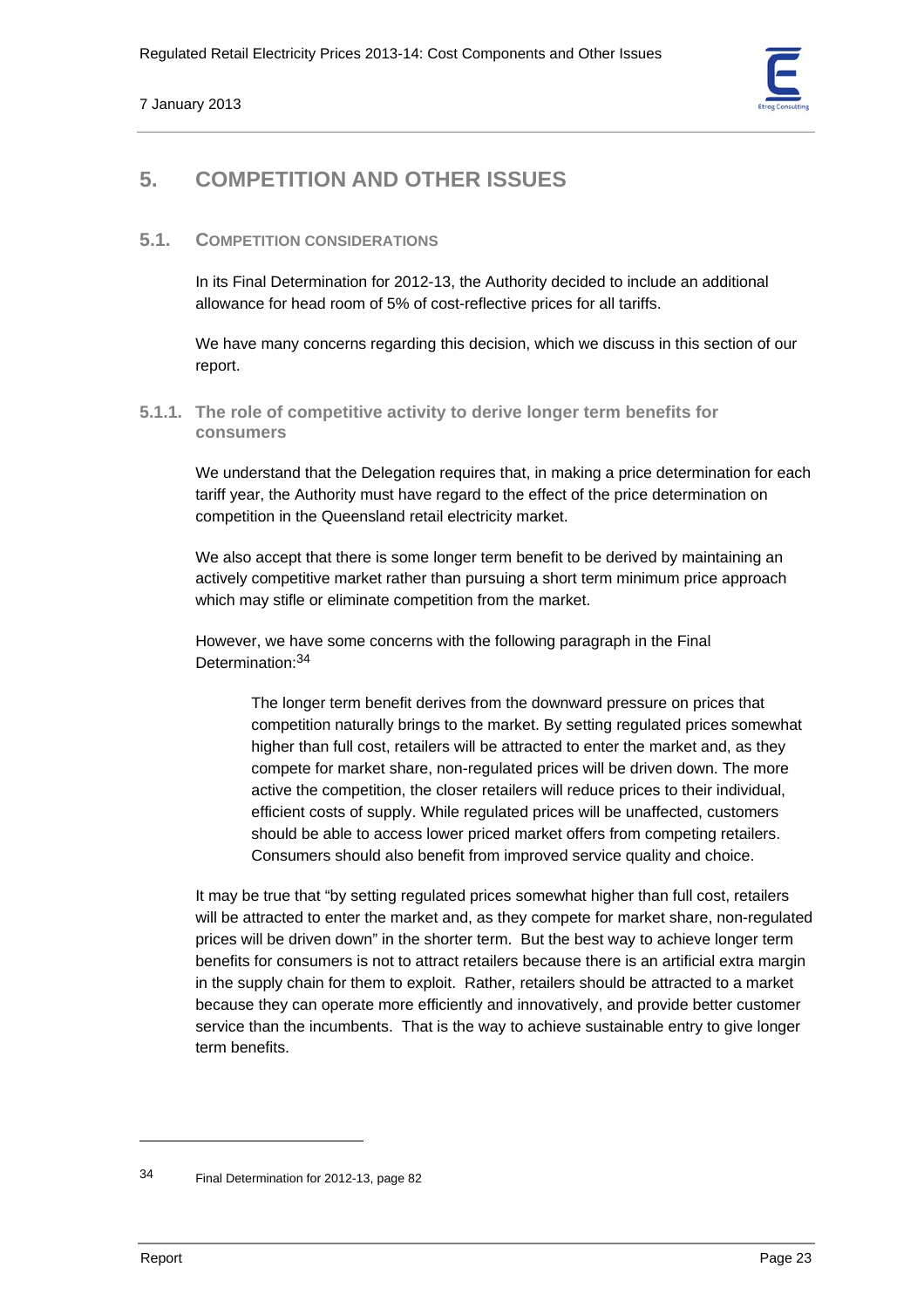

We are concerned that creating artificial headroom to attract retailers will not encourage efficiency or lower pricing. Rather, there is significant danger that it will attract retailers offering no better service. We do not believe that this contradicts the Authority's comment that regulation is an imperfect substitute for competition.<sup>35</sup> There may be benefit in attracting retailers per se, but it should not require an explicit allowance for headroom to achieve that in an efficient manner.

Following the logic of the Authority, without headroom, competition will be stifled. This means that the Authority thinks that retailers will not compete when regulated prices are set at what the Authority considers to be cost-reflective prices with a reasonable margin. We disagree with that assertion, on the basis that we believe retailers can compete in that scenario, through a combination of offering superior customer service, innovative product development, more efficient and economic purchasing and operations, and perhaps accepting lower margins.

But if the Authority's logic is accepted, then the implication is that headroom will drive down prices no further than the level at which they would have been had no headroom been allowed – because that is the level at which the Authority believes competition is stifled.

**5.1.2. The effects of allowing for headroom in regulated electricity prices** 

The overall effects of adding headroom could thus include:

- No additional longer term benefits in improving customer service or lower prices than would have been achieved without headroom.
- Short term additional costs incurred by all consumers until competition drives prices down to the levels at which they would have been without explicit allowance for headroom.
- Longer term ongoing additional costs for headroom for those customers who through inertia, lack of access to clear comparative information, or other reasons, remain on price-regulated tariffs even though more competitive offers might be available to them.
- Ongoing longer term additional costs for customers in the Ergon Energy area that do not have access to competitive offers.

<sup>35</sup> Final Determination for 2012-13, page 83 – based on analysis by the Australian Energy Market Commission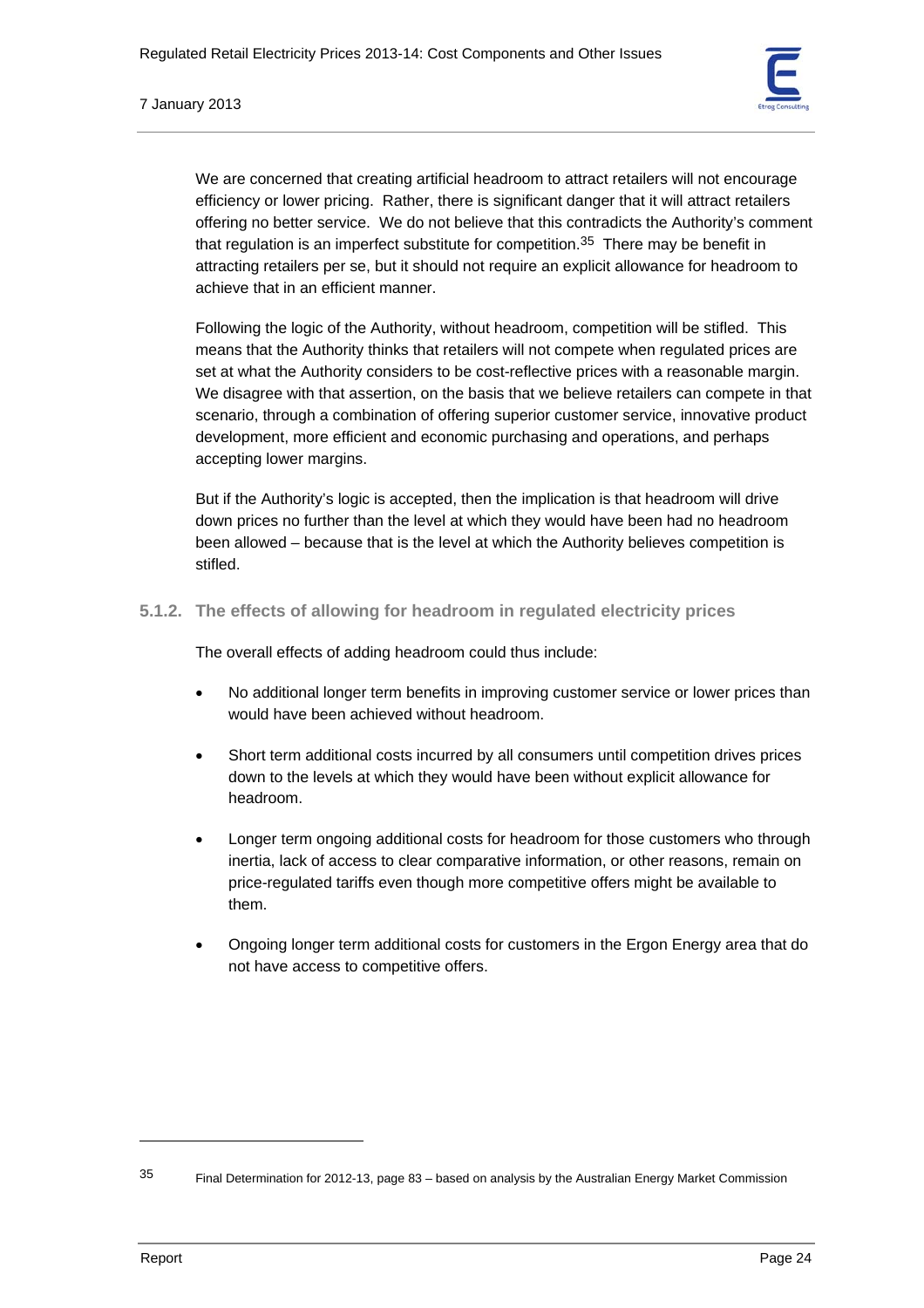

One of the cornerstones of the retention of retail price regulation even after retail competition is introduced is to provide a safety net for those customers who have not yet embraced competition, or are unable or unwilling to do so. Customers who remain on regulated tariffs even after competition is introduced should be assured by the role of the Authority that they are paying a reasonable price based on cost-reflective prices and a reasonable margin. Instead, by advocating for "headroom" of an additional 5% the Authority is essentially proposing to regulate that customers who remain on regulated tariffs pay 5% more than they should be paying.

A further point regarding the regulated tariffs is that the terms and conditions of supply are also set out in regulation, whereas the market offers available to customers may vary those. It may not be possible for customers to obtain competitive offers that have terms and conditions that replicate the standard terms and conditions. Adding headroom will therefore mean that customers who desire to benefit from the standard terms and conditions may only be able to do so at a premium to efficient supply costs, on an ongoing basis. Allowing retailers to charge a premium for standard supply is not justifiable.

# **5.1.3. Other regulators' views on headroom**

There are reasons – as set out above – why all energy regulators in other jurisdictions have refused to be swayed by retailers' arguments requesting "headroom". Rather than fill this report with quotes from regulators on this issue, we provide just one, from IPART:36

A number of stakeholders suggested that the Tribunal should set target tariffs *above* cost-reflective levels for standard retailers, to provide greater encouragement for competitive entry. The Tribunal does not consider this to be appropriate. It considers that charges to customers should be based on the costs of supply *and no more*. It strongly believes that including an allowance in target tariffs for costs that are not incurred by standard retailers is not desirable from an economic efficiency perspective.

This strong belief articulated by IPART has been similarly articulated in many other regulatory decisions, in the electricity industry and in other industries. It is a bold move for the Authority to depart from the existing economically sound principles on which regulated pricing of electricity and of other products and services is based.

<sup>36</sup> *NSW Electricity Regulated Retail Tariffs 2004/05 to 2006/07*, Final Report and Determination, IPART Determination No 1, 2004, June 2004, page 8, available at www.ipart.nsw.gov.au/files/d8cd67c3-b819-4497 b5d0-9f4f010fafd8/Det04-1.pdf.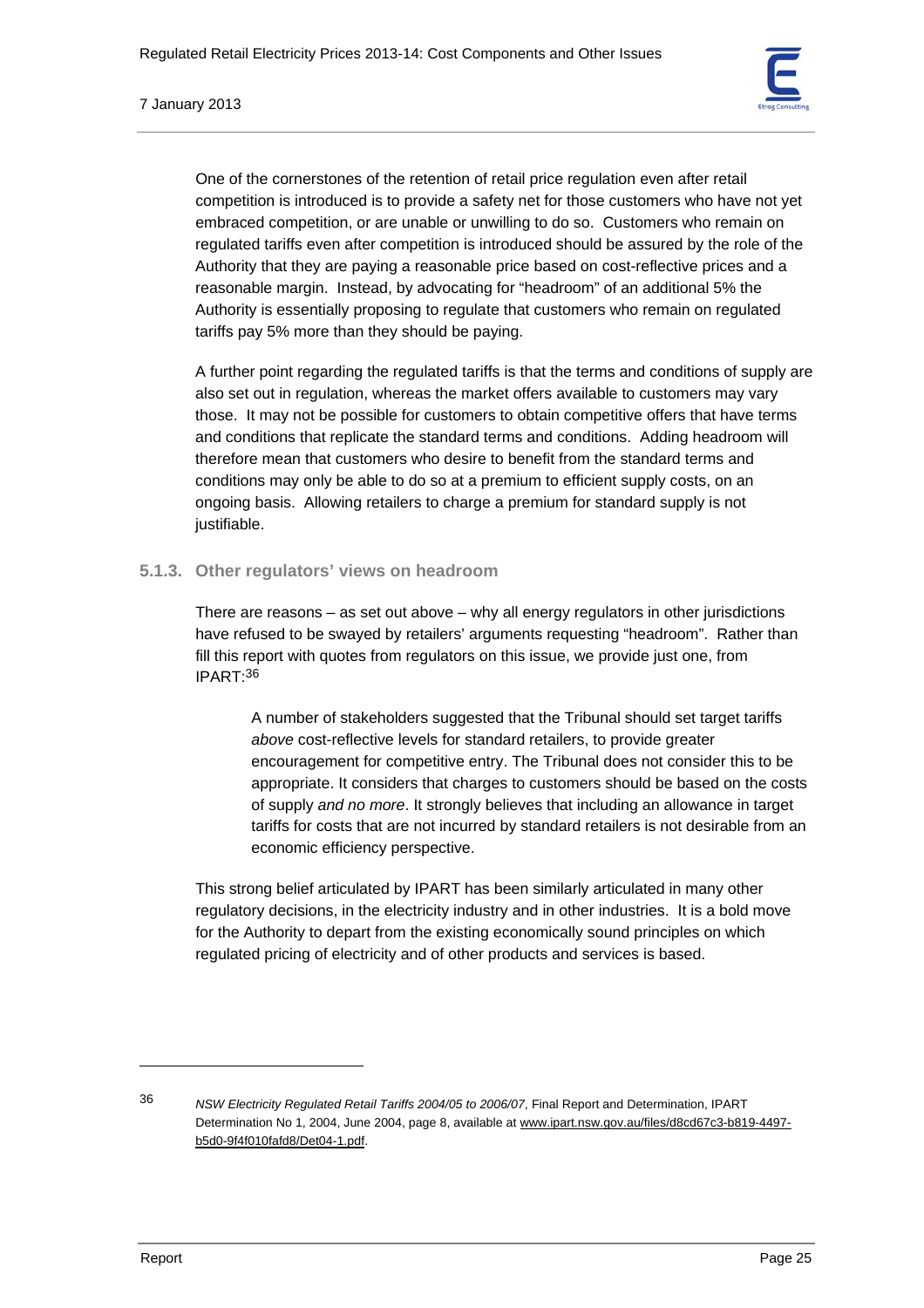

In its Final Determination for 2012-13, the Authority countered this statement as follows: $37$ 

QCOSS also argued that the Authority would be radically departing from accepted practice by including head room in regulated prices. However, this is contrary to the acknowledgement by QCOSS that head room is implicitly included in current (2011-12) notified prices.

Given this comment from the Authority, we should clarify that the departure is in approving specific allowance for headroom, rather than allowing competing retailers to find their own headroom through their own efficiencies.

**5.1.4. The role of the Authority in regard to competition in determining notified prices** 

The Delegation requires the Authority to base its determination on an  $N + R$  cost build-up methodology, where:

- The N (network) cost component is treated as a pass through; and
- The R (energy and retail) cost component is determined by the Authority.

If the Authority makes an additional allowance for headroom, it will have gone outside of the remit of the Delegation by instead basing its determination on an  $N + R +$  headroom methodology, where:

- The N (network) cost component is treated as a pass through;
- The R (energy and retail) cost component is determined by the Authority; and
- An additional allowance is determined by the Authority for headroom which is not a component that is specified in the Delegation.

In its Final Determination for 2012-13, the Authority countered this argument as follows: $38$ 

QCOSS suggested that the Authority was going beyond its Delegation because head room was not explicitly mentioned in the Delegation. However, as noted above, the Authority is required by the Delegation (and the Electricity Act) to have regard to the effect of its determination on competition in the Queensland retail electricity market. Under the Electricity Act, the Authority may also have regard to any other matter it considers relevant.

<sup>37</sup> Final Determination, page 83

<sup>38</sup> Final Determination, page 83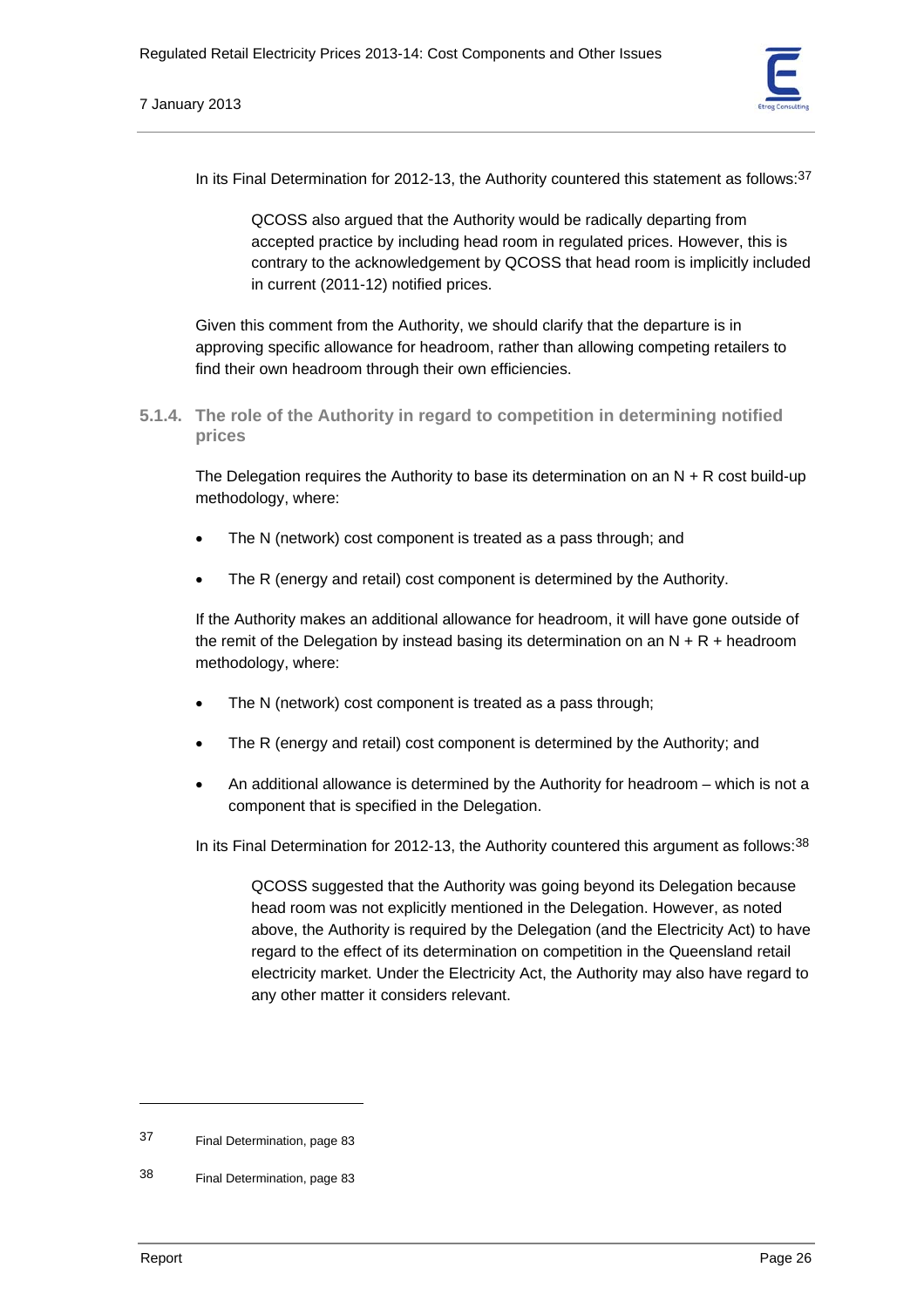

The equivalent wording in the current Delegation is that the Authority must have regard to the effect of the price determination on competition in the Queensland retail electricity market. We do not dispute that there are several matters to which the Authority may or must have regard. But that does not change the fact that the paragraph 5(c) of the Delegation sets out that the Authority must base its determination on an  $N + R$  cost buildup methodology, and not an  $N + R$  cost build-up + headroom methodology

The Consultation Paper states at the outset that "the Authority considers that, while having regard to costs is important in setting notified prices, a key aim is to provide a transition to effective competition and eventual price deregulation, particularly in SEQ".39 Similar wording later in the Consultation Paper states that "while having regard to costs is important in setting notified prices, the Authority considers that a key objective of notified prices is to provide a transition to effective competition and eventual price deregulation, particularly in SEQ".40

The Consultation Paper further states: "Notified prices should also encourage customers to exercise market choice and seek out the best deal in the competitive market."<sup>41</sup>

We have read carefully the Delegation, the covering letter to the Delegation, and the Government's submission to the Interim Methodology Paper, and we do not see anywhere that notified prices should be set at a level that encourages customers to seek out other better deals. Nor do we see it stated that a key objective is to transition to price deregulation. This is notwithstanding "the Government's policy objective that consumers, wherever possible, have the opportunity to benefit from competition and efficiency in the market place".42

Rather, we read the reason why the Authority is still regulating prices as being that "the Government is not convinced that residential and small business customers are adequately protected from the effects of a move to a fully deregulated market in order for price regulation for this customer segment to be removed at this time."43

We sense some tension between the Government on the one hand seeing regulated retail prices as a means to protect customers from the effects of a move to a fully price-deregulated market, while the Authority sees regulated retail prices as a means of transition to price deregulation.

<sup>39</sup> Consultation Paper, page 2

<sup>40</sup> Consultation Paper, page 26

<sup>41</sup> Consultation Paper, page 26

<sup>42</sup> Government Submission to the Interim Consultation Paper, page 16, available at www.qca.org.au/files/ER-QLDGov-Submission-InterimConsultationPaper-1112.pdf

<sup>43</sup> Government Submission to the Interim Consultation Paper, page 7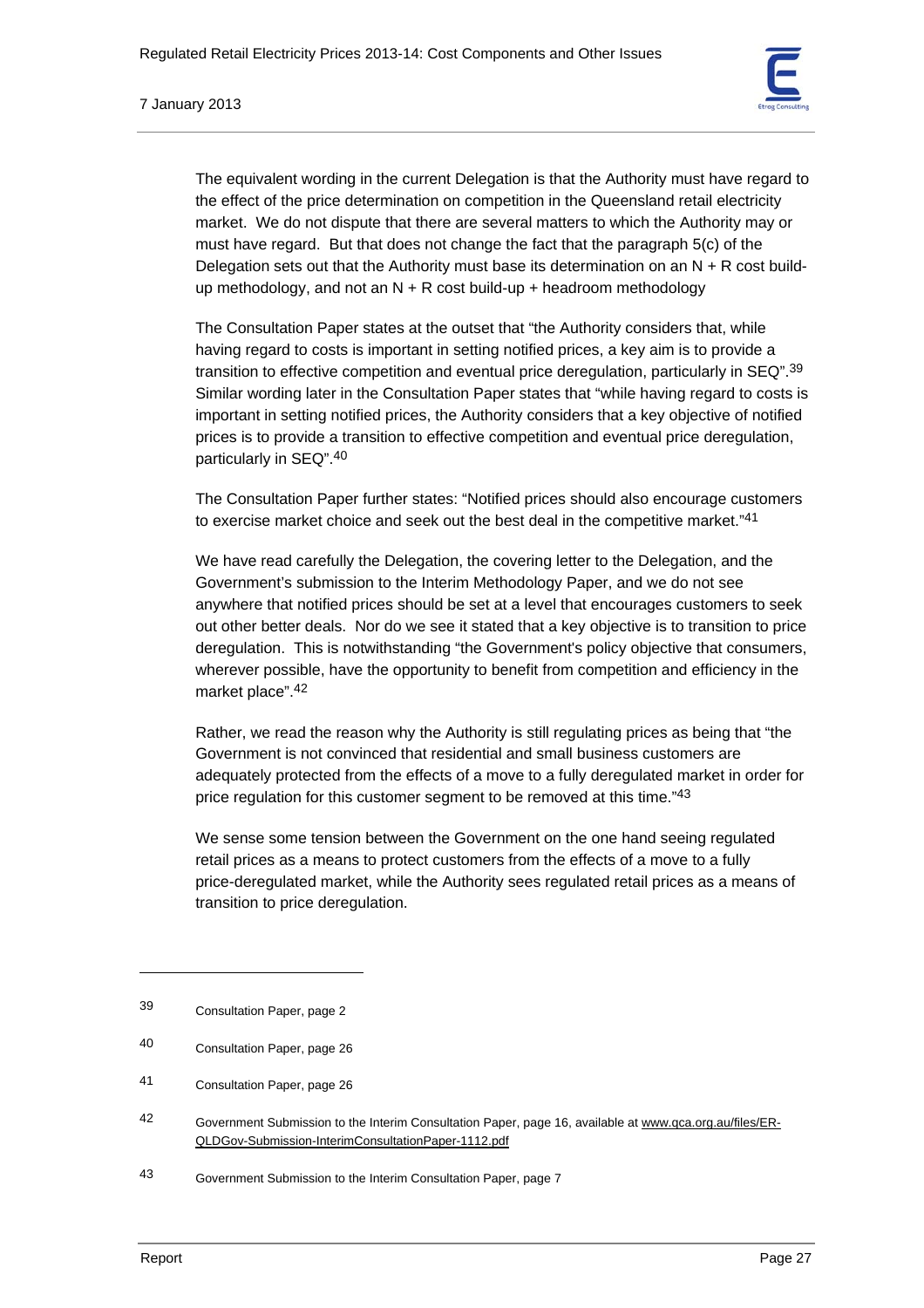

We note the final report published by the Independent Competition and Regulatory Commission (ICRC) of the ACT on 8 June 2012, which stated:44

> It is also important to note that the Commission's remit is the preparation of a price direction for the next two years and that this is a fundamentally different task to the establishment of a competitive market. The decision to remove the regulated tariff is a decision that rests with the ACT Government. The Commission considers it appropriate under the current legislative framework to continue to base the efficient costs on those that would be incurred by an incumbent retailer receiving a reasonable retail margin.

The Authority should be similarly clear regarding its remit.

**5.1.5. Quantification of headroom allowance** 

As stated above, the Final Determination for 2012-13 included an additional allowance for head room of 5% of cost-reflective prices for all tariffs.

The figure of 5% was provided apparently without any supporting justification, and without any apparent attempt to quantify what headroom might already be in the cost-reflective tariffs. Nor did the Authority quantify what benefits customers might see from this additional allowance. It is our view that a radical departure from accepted practice such as creating an additional explicit allowance for headroom should at least be accompanied by regulatory cost-benefit and other regulatory impact analysis. A range of figures should be presented in such analysis, and the most appropriate one chosen, based on the analysis.

This is all notwithstanding our view that there should be no such additional headroom allowance in the tariffs.

Our view is that no additional headroom allowance is warranted for 2013-14. It should therefore be obvious that if the Authority nonetheless includes an additional headroom allowance in its Final Determination, it should be set as low as possible, and fully justified.

The Authority should make no additional allowance for headroom in notified prices for 2013-14.

# **5.2. ACCOUNTING FOR UNFORESEEN OR UNCERTAIN EVENTS**

In its 2012-13 Determination, the Authority considered that it would be appropriate to include some form of mechanism to account for the material impacts of unforeseen or uncertain events on retailers' costs.

<sup>44</sup> *Retail prices for franchise electricity customers 2012-14*, Final report, Report 4 of 2012, June 2012, ICRC, page 6, available at www.icrc.act.gov.au/energy/electricity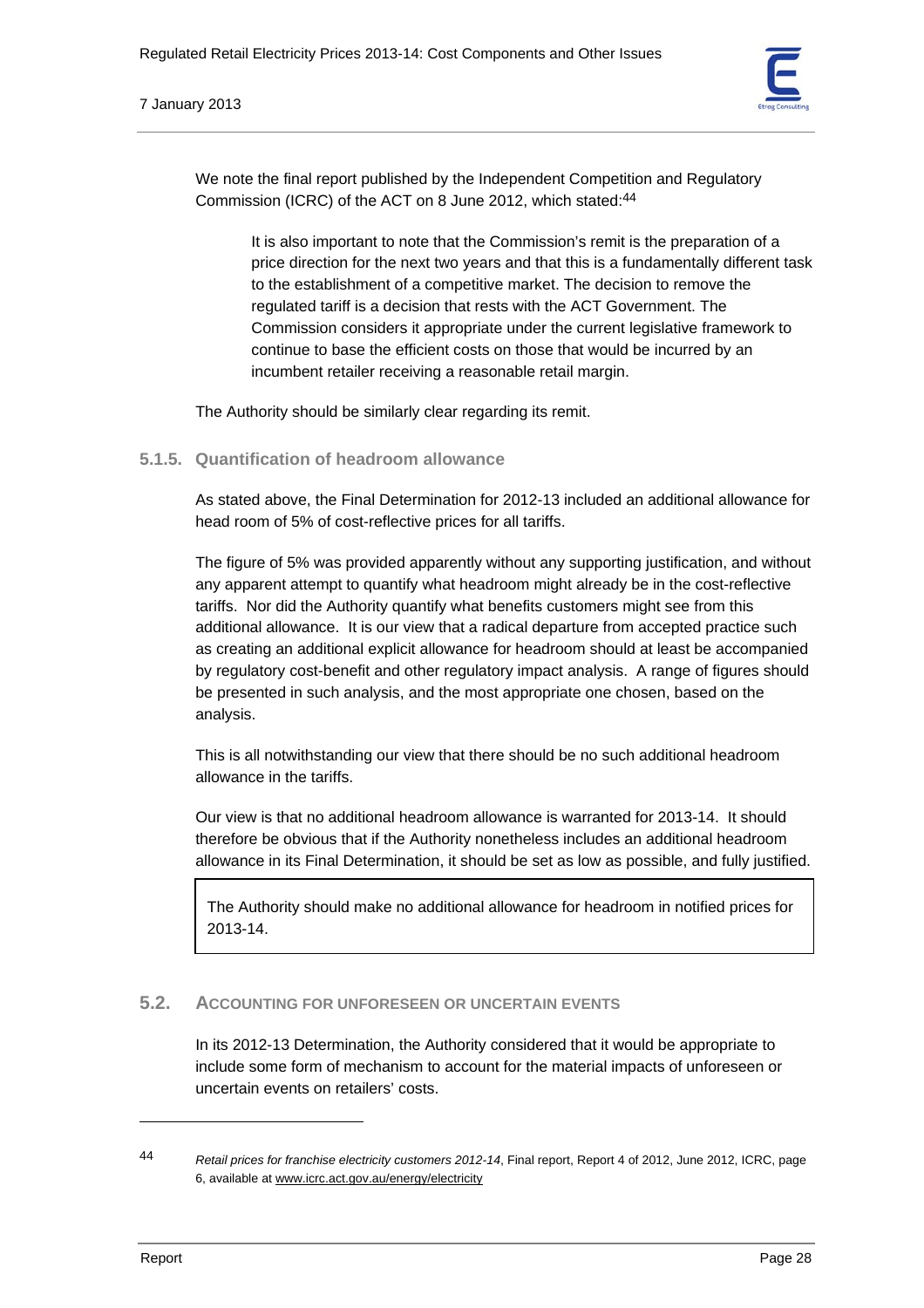

However, the Authority considered that it did not have the capacity to include a within-year cost pass-through mechanism in its determination because it was only delegated the task of determining prices for one year and had no ongoing role in administering the determination. It also considered that it would not be possible for it to commit to some form of catch-up mechanism which would allow for unforeseen cost impacts from one year to be accounted for in setting prices for the following tariff year, because the Authority had only been delegated the function of setting notified prices for the 2012-13 tariff year and the Minister could have decided not to delegate the function to the Authority in the following year, making any commitment potentially worthless.

The Authority notes that other regulators commonly include cost pass-through mechanisms in their multi-year price determinations. While the Authority has now been delegated the task of determining prices for a three-year period, it is still required to make annual price determinations. While this suggests that a within-year cost pass-through mechanism is still not possible (as the Authority is required to set prices once each year, for the year in prospect), the Authority will seek to clarify whether it can include a catch-up mechanism (allowing for unforeseen cost impacts from one year to be accounted for in setting prices for the following tariff year).<sup>45</sup>

It is our view that it is generally not appropriate to revise tariffs based on unforeseen events. It deflects responsibility from retailers to mitigate the effects of such events, even though they are the parties that are generally best placed to do just that. It is inequitable to pass such risks onto consumers who have no means of mitigating them.

Retailers lack incentives to control costs if they can just pass through costs that they incur in a given category. For example, it has previously been suggested that unforeseen AEMO changes (such as a reserve trader or direction event) may be types of events that would be subject to cost pass-through events occurring. That type of event generally occurs because retailers have not contracted adequately for wholesale purchases, so allowing such an event to have cost pass-through is counter-productive.

The gazetted prices should not be adjusted via a cost pass-through during the tariff year, or via a catch-up mechanism in a subsequent tariff year. One exception to the above may be if a change of Government policy requires the Authority to make changes to regulated pricing during the tariff year. In that case, we would expect the Government to provide the necessary Delegation to the Authority so that the Authority would have the capacity to implement the required changes.

<sup>45</sup> Consultation Paper, pages 28-29